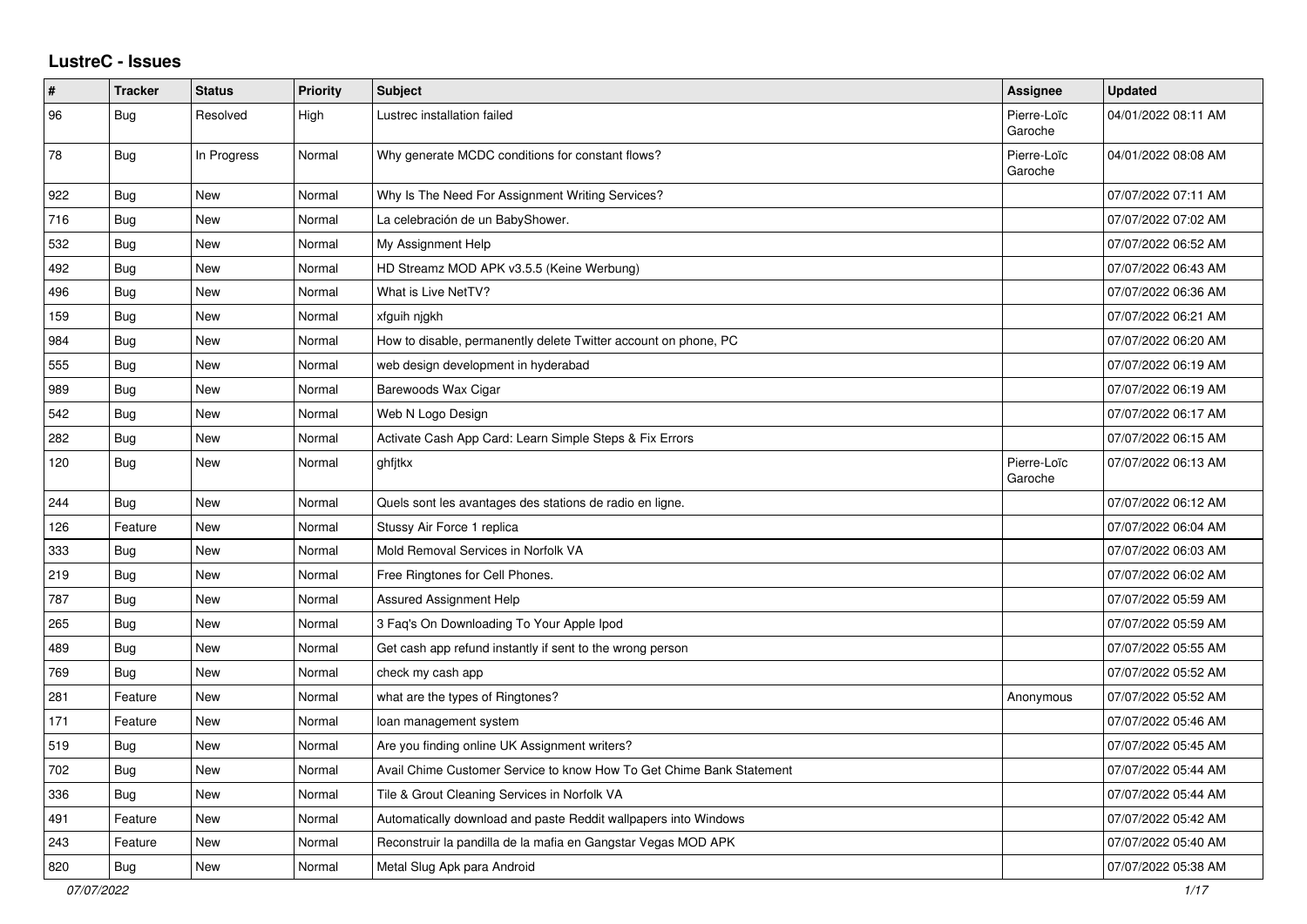| $\pmb{\#}$ | <b>Tracker</b> | <b>Status</b> | <b>Priority</b> | Subject                                                                          | <b>Assignee</b>        | <b>Updated</b>      |
|------------|----------------|---------------|-----------------|----------------------------------------------------------------------------------|------------------------|---------------------|
| 724        | Bug            | <b>New</b>    | Normal          | Dial Chime Customer support number for a quick response                          |                        | 07/07/2022 05:32 AM |
| 181        | <b>Bug</b>     | <b>New</b>    | Normal          | <b>Healthcare Custom Writing Services</b>                                        |                        | 07/07/2022 05:30 AM |
| 788        | <b>Bug</b>     | New           | Normal          | Intro Maker Mod APK                                                              |                        | 07/07/2022 05:24 AM |
| 527        | Feature        | <b>New</b>    | Normal          | My Teachers                                                                      |                        | 07/07/2022 05:20 AM |
| 684        | <b>Bug</b>     | <b>New</b>    | Normal          | Difference between paper map and online map                                      |                        | 07/07/2022 05:19 AM |
| 694        | <b>Bug</b>     | <b>New</b>    | Normal          | How to Get Guidance On How To Cash App Withdrawal Limit?                         | Christophe<br>Garion   | 07/07/2022 05:18 AM |
| 347        | <b>Bug</b>     | <b>New</b>    | Normal          | Eco/Green Cleaning Services in Chesapeake VA                                     |                        | 07/07/2022 05:18 AM |
| 119        | Bug            | <b>New</b>    | Normal          | klhjigyu                                                                         |                        | 07/07/2022 05:16 AM |
| 511        | Feature        | <b>New</b>    | Normal          | Fashion                                                                          | Anonymous              | 07/07/2022 05:12 AM |
| 92         | <b>Bug</b>     | <b>New</b>    | High            | expression should have been normalized in EMF backend                            | Pierre-Loïc<br>Garoche | 07/07/2022 05:12 AM |
| 499        | Feature        | <b>New</b>    | Normal          | Discover The Premium Features Of Spotify Mod Apk                                 |                        | 07/07/2022 05:11 AM |
| 279        | <b>Bug</b>     | <b>New</b>    | High            | What is an essential feature of an internal communications app?                  |                        | 07/07/2022 05:09 AM |
| 812        | Feature        | <b>New</b>    | Normal          | canon.com/ijsetup                                                                |                        | 07/07/2022 05:07 AM |
| 627        | Bug            | New           | Normal          | <b>HELO</b>                                                                      |                        | 07/07/2022 05:00 AM |
| 605        | Feature        | <b>New</b>    | Normal          | What will the future of logo design be like?                                     |                        | 07/07/2022 04:58 AM |
| 493        | Feature        | <b>New</b>    | High            | chainsaw dance                                                                   |                        | 07/07/2022 04:53 AM |
| 313        | Bug            | <b>New</b>    | Normal          | Water Extraction Services in Virginia Beach VA                                   |                        | 07/07/2022 04:51 AM |
| 259        | <b>Bug</b>     | <b>New</b>    | Normal          | call center services                                                             |                        | 07/07/2022 04:50 AM |
| 501        | <b>Bug</b>     | <b>New</b>    | Normal          | How Do I Annihilate Cash App Transfer Failed Problems Effectively                | Pierre-Loïc<br>Garoche | 07/07/2022 04:49 AM |
| 639        | Bug            | <b>New</b>    | Normal          | thong tin chinh xac                                                              |                        | 07/07/2022 04:45 AM |
| 490        | <b>Bug</b>     | New           | Normal          | Unlock cash app account by getting quick solutions from the technical executives |                        | 07/07/2022 04:42 AM |
| 578        | Feature        | <b>New</b>    | High            | Derrick Gore                                                                     | Pierre-Loïc<br>Garoche | 07/07/2022 04:35 AM |
| 169        | <b>Bug</b>     | <b>New</b>    | Normal          | CV Maker - UAE CV Writing Agency                                                 |                        | 07/07/2022 04:29 AM |
| 258        | <b>Bug</b>     | <b>New</b>    | Normal          | Fake Nike Dunk High AMBUSH Deep Royal                                            |                        | 07/07/2022 04:29 AM |
| 681        | Feature        | <b>New</b>    | High            | <b>Online Class</b>                                                              |                        | 07/07/2022 04:28 AM |
| 183        | <b>Bug</b>     | New           | Normal          | Nursing Assignment Help Online                                                   |                        | 07/07/2022 04:25 AM |
| 218        | Bug            | New           | Normal          | Popular Educational trends                                                       |                        | 07/07/2022 04:17 AM |
| 170        | Feature        | New           | Normal          | top mba colleges in bangalore                                                    |                        | 07/07/2022 04:11 AM |
| 634        | <b>Bug</b>     | New           | Normal          | Buy Vidalista Tablets (Tadalafil) at [\$25 OFF + Free Shipping] Vidalistatablets |                        | 07/07/2022 04:04 AM |
| 205        | <b>Bug</b>     | New           | Low             | Mens Designer Glasses                                                            |                        | 07/07/2022 04:03 AM |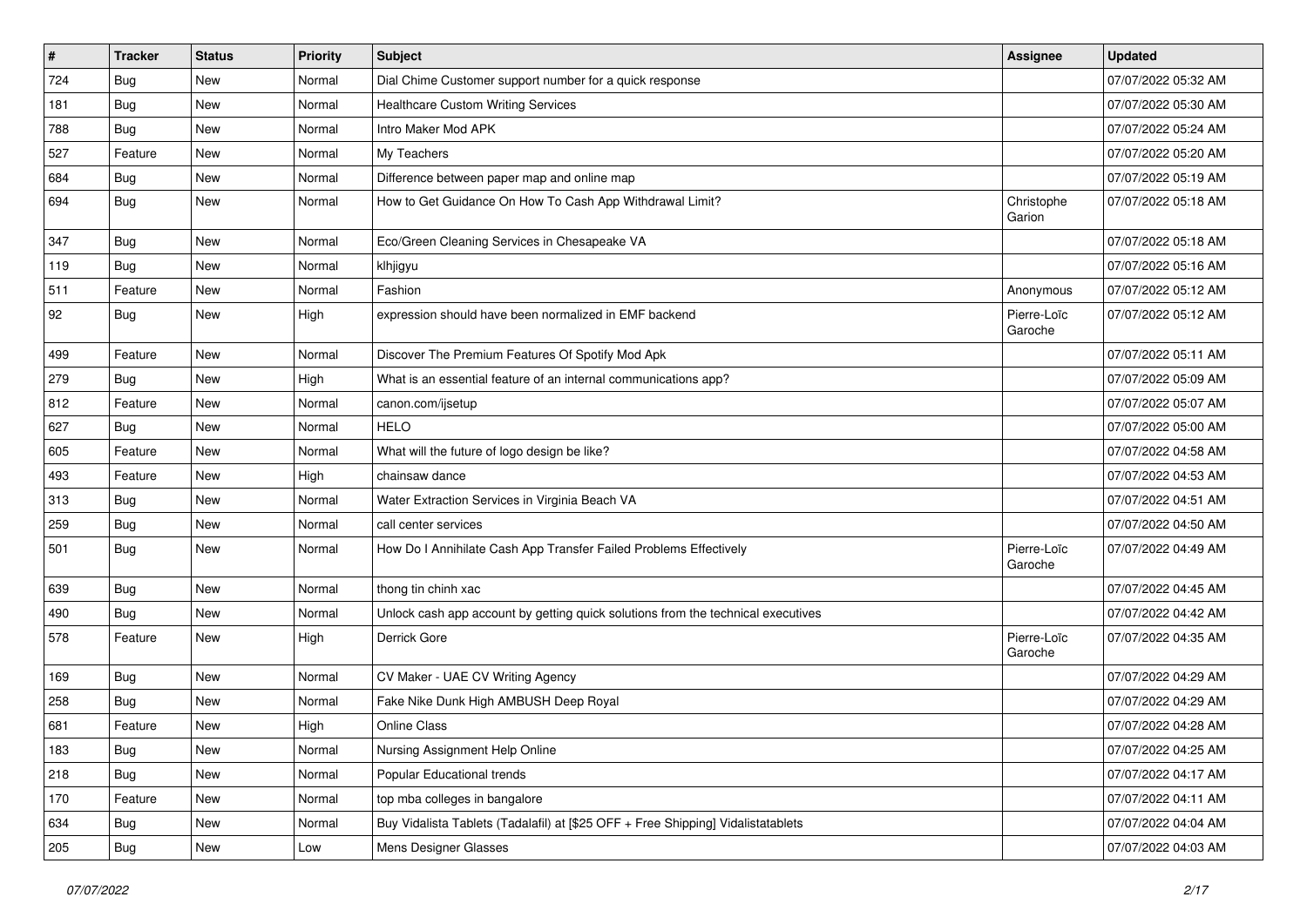| $\sharp$ | <b>Tracker</b> | <b>Status</b> | <b>Priority</b> | <b>Subject</b>                                                              | <b>Assignee</b>        | <b>Updated</b>      |
|----------|----------------|---------------|-----------------|-----------------------------------------------------------------------------|------------------------|---------------------|
| 272      | Feature        | New           | Normal          | Fashion                                                                     |                        | 07/07/2022 04:03 AM |
| 331      | Bug            | New           | Normal          | Water Extraction Services in Norfolk VA                                     |                        | 07/07/2022 04:03 AM |
| 145      | Bug            | New           | Normal          | abdulbaissagar                                                              |                        | 07/07/2022 04:00 AM |
| 695      | Bug            | <b>New</b>    | Normal          | Refer Listas IPTV Apk                                                       |                        | 07/07/2022 03:58 AM |
| 780      | <b>Bug</b>     | <b>New</b>    | Normal          | Best Whatsapp Modified APKs                                                 | Pierre-Loïc<br>Garoche | 07/07/2022 03:53 AM |
| 211      | <b>Bug</b>     | <b>New</b>    | Normal          | Problem in Cash App rebate? Call Cash App customer service number for help. |                        | 07/07/2022 03:52 AM |
| 613      | <b>Bug</b>     | <b>New</b>    | Normal          | Buy Aspadol 100mg Tab Online in US, UK, AU   Erospharmacy                   |                        | 07/07/2022 03:51 AM |
| 164      | Bug            | <b>New</b>    | Normal          | dfgbd                                                                       |                        | 07/07/2022 03:50 AM |
| 344      | <b>Bug</b>     | <b>New</b>    | Normal          | Odor Removal Services in Chesapeake VA                                      |                        | 07/07/2022 03:49 AM |
| 185      | Bug            | New           | Normal          | Non-Plagiarized Research Writing                                            |                        | 07/07/2022 03:46 AM |
| 974      | Bug            | <b>New</b>    | Normal          | Watch NCAA Football Live Streaming Free                                     |                        | 07/07/2022 03:42 AM |
| 525      | <b>Bug</b>     | <b>New</b>    | Normal          | If you don't have a QR code: How to activate cash app card in app           |                        | 07/07/2022 03:34 AM |
| 176      | Bug            | <b>New</b>    | Normal          | instant loan without documents                                              |                        | 07/07/2022 03:33 AM |
| 476      | Feature        | <b>New</b>    | High            | <b>American Airlines Reservations</b>                                       |                        | 07/07/2022 03:27 AM |
| 506      | Bug            | New           | Normal          | www.trendmicro.com/activate                                                 |                        | 07/07/2022 03:26 AM |
| 504      | Bug            | <b>New</b>    | Normal          | A beginner should always look for online Java assignment help!              |                        | 07/07/2022 03:23 AM |
| 275      | <b>Bug</b>     | <b>New</b>    | Normal          | Activate Cash App Card With Or Without QR - Step By Step Guide              | Pierre-Loïc<br>Garoche | 07/07/2022 03:16 AM |
| 482      | <b>Bug</b>     | <b>New</b>    | Normal          | <b>Text Window</b>                                                          |                        | 07/07/2022 03:09 AM |
| 541      | <b>Bug</b>     | <b>New</b>    | Normal          | How to fix the cash app payment failed errors?                              |                        | 07/07/2022 03:07 AM |
| 772      | Bug            | <b>New</b>    | Normal          | united airlines baggage policy                                              |                        | 07/07/2022 03:05 AM |
| 534      | <b>Bug</b>     | <b>New</b>    | Normal          | Know how to initiate cash app refund by contacting the technical team       | Pierre-Loïc<br>Garoche | 07/07/2022 02:53 AM |
| 146      | <b>Bug</b>     | New           | Normal          | bayabais                                                                    |                        | 07/07/2022 02:53 AM |
| 190      | <b>Bug</b>     | <b>New</b>    | Normal          | All About Cash App Transfer Fail Problems                                   |                        | 07/07/2022 02:48 AM |
| 505      | Bug            | <b>New</b>    | Normal          | www.trendmicro.com/activate                                                 |                        | 07/07/2022 02:44 AM |
| 497      | Bug            | <b>New</b>    | Normal          | Fake Nike Dunk Low Off-White Lot 50                                         |                        | 07/07/2022 02:43 AM |
| 372      | Bug            | New           | Normal          | Auto Transport Services in Arlington County VA                              |                        | 07/07/2022 02:37 AM |
| 817      | <b>Bug</b>     | New           | Normal          | Pacman 30th Anniversary                                                     |                        | 07/07/2022 02:33 AM |
| 590      | <b>Bug</b>     | New           | Normal          | Follow proper initiatives to check my cash app card balance:                |                        | 07/07/2022 02:33 AM |
| 629      | Bug            | New           | Normal          | How Can I Load Cash App Card at Walmart straight away?                      |                        | 07/07/2022 02:24 AM |
| 267      | Bug            | New           | Normal          | How To Use Internet Radio Services To Listen To Your Favorite Songs         |                        | 07/07/2022 02:23 AM |
| 1098     | <b>Bug</b>     | New           | Normal          | Life of a Fisherman                                                         |                        | 07/07/2022 02:20 AM |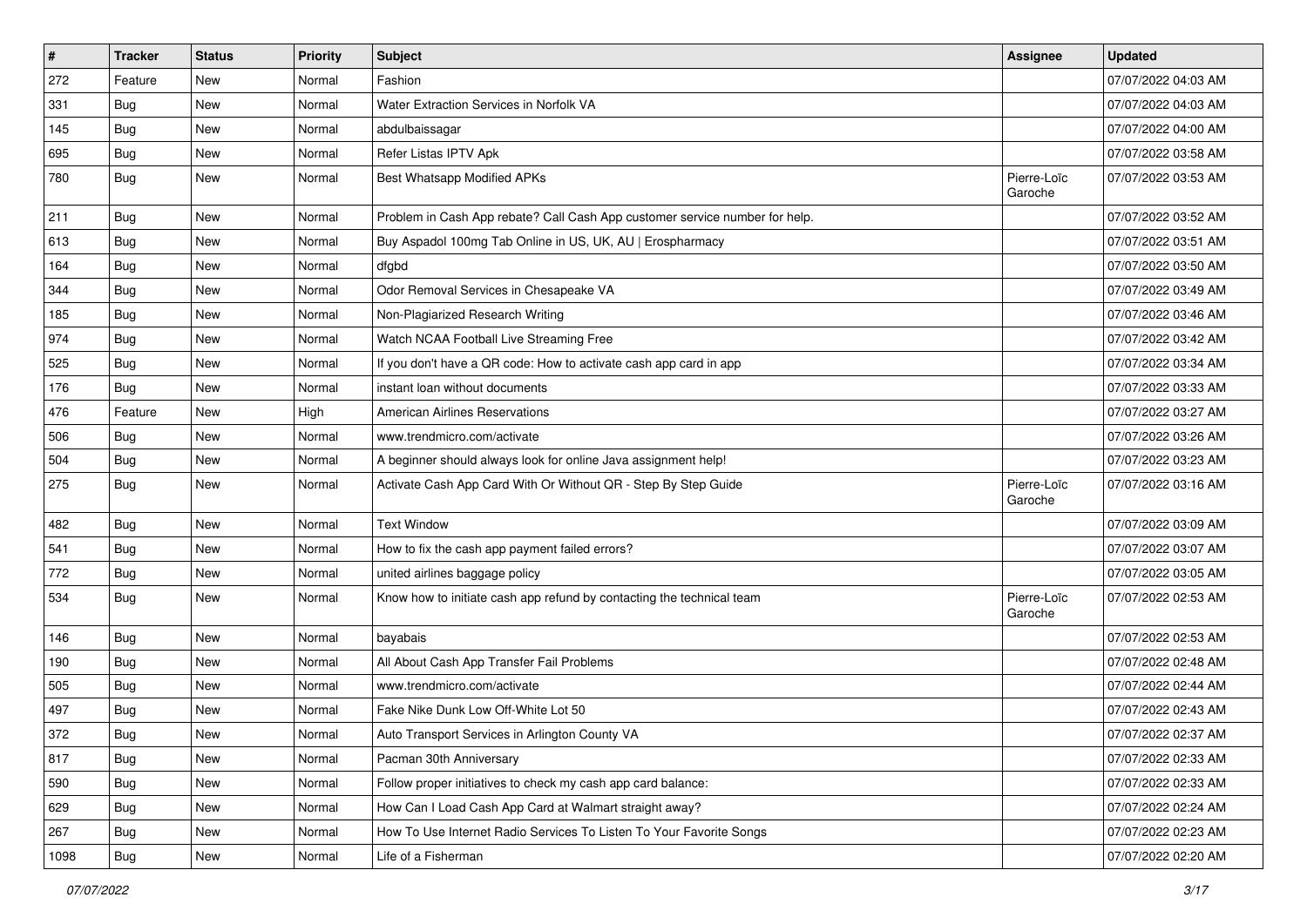| $\vert$ # | <b>Tracker</b> | <b>Status</b> | <b>Priority</b> | Subject                                                                                | <b>Assignee</b>        | <b>Updated</b>      |
|-----------|----------------|---------------|-----------------|----------------------------------------------------------------------------------------|------------------------|---------------------|
| 804       | Bug            | New           | Normal          | Review                                                                                 |                        | 07/07/2022 02:17 AM |
| 175       | Feature        | <b>New</b>    | Normal          | All About Cash App Transfer Fail Problems                                              |                        | 07/07/2022 02:12 AM |
| 486       | Bug            | New           | Low             | HP Wireless Printer Setup                                                              | Anonymous              | 07/07/2022 02:11 AM |
| 157       | Bug            | <b>New</b>    | Normal          | Forget cash app pin                                                                    |                        | 07/07/2022 02:06 AM |
| 498       | <b>Bug</b>     | <b>New</b>    | Normal          | Téléchargeur SoundCloud : SoundCloud en Mp3                                            | Christophe<br>Garion   | 07/07/2022 02:01 AM |
| 616       | <b>Bug</b>     | <b>New</b>    | Normal          | Buy Anavar Tablets   Anavar For Sale in USA, UK & Australia                            |                        | 07/07/2022 02:00 AM |
| 718       | Bug            | New           | High            | Solve Complex Accounting Assignments                                                   | Hamza<br>Bourbouh      | 07/07/2022 01:52 AM |
| 543       | Feature        | <b>New</b>    | Normal          | Get tech assistance with customer support on ATT Yahoo email login issue.              |                        | 07/07/2022 01:51 AM |
| 1018      | Bug            | New           | Normal          | So erhalten Sie ein kostenloses Hörbuch                                                |                        | 07/07/2022 01:41 AM |
| 687       | <b>Bug</b>     | New           | Normal          | How to use twitch.tv/activate?                                                         |                        | 07/07/2022 01:37 AM |
| 623       | Bug            | <b>New</b>    | Normal          | Listen to online radio stations for mobile phones                                      |                        | 07/07/2022 01:35 AM |
| 380       | <b>Bug</b>     | New           | Normal          | Moving Services in McLean VA                                                           |                        | 07/07/2022 01:34 AM |
| 209       | <b>Bug</b>     | New           | Normal          | Neglect to access old Cash App account considering message notice issue? Contact help. |                        | 07/07/2022 01:30 AM |
| 523       | <b>Bug</b>     | New           | Normal          | What Is The Right Google Account Recovery Aid To Regain Account Access?                | Pierre-Loïc<br>Garoche | 07/07/2022 01:25 AM |
| 529       | Bug            | New           | Normal          | Thop TV APK - Free Download for Android                                                |                        | 07/07/2022 01:25 AM |
| 465       | Bug            | New           | Normal          | Carpet Cleaning Westchester MA                                                         |                        | 07/07/2022 01:23 AM |
| 289       | Bug            | New           | Normal          | Recover Yahoo Mail Forgotten Password - Explore Kanata Chinese                         |                        | 07/07/2022 01:20 AM |
| 521       | Feature        | <b>New</b>    | Normal          | Check out the Cash app Card balance for an overdraft.                                  | Pierre-Loïc<br>Garoche | 07/07/2022 01:07 AM |
| 577       | Bug            | <b>New</b>    | Normal          | Follow these easy steps to make Admiral Casino Login                                   |                        | 07/07/2022 01:06 AM |
| 161       | <b>Bug</b>     | New           | Normal          | dfdrtyuio                                                                              |                        | 07/07/2022 12:56 AM |
| 686       | Bug            | New           | Normal          | Welcome To The Most Demandable Mahipalpur Escorts Agency                               |                        | 07/07/2022 12:50 AM |
| 674       | <b>Bug</b>     | New           | Normal          | The best game in 2021                                                                  | Pierre-Loïc<br>Garoche | 07/07/2022 12:49 AM |
| 638       | Bug            | New           | Normal          | Run 3 game                                                                             |                        | 07/07/2022 12:44 AM |
| 747       | <b>Bug</b>     | <b>New</b>    | Normal          | How to Install Tyflex Plus on Your Android Device                                      |                        | 07/07/2022 12:35 AM |
| 141       | Feature        | New           | Normal          | Something about jerry curly                                                            |                        | 07/07/2022 12:29 AM |
| 894       | Feature        | New           | Normal          | Need phd dissertation help in UK                                                       |                        | 07/07/2022 12:14 AM |
| 255       | Feature        | New           | Normal          | best doctor for psoriasis                                                              |                        | 07/07/2022 12:13 AM |
| 168       | <b>Bug</b>     | New           | Normal          | UFC 256 Live Stream Online                                                             |                        | 07/07/2022 12:11 AM |
| 536       | <b>Bug</b>     | New           | Normal          | How to check the balance on the cash app card                                          | Hamza<br>Bourbouh      | 07/06/2022 11:39 PM |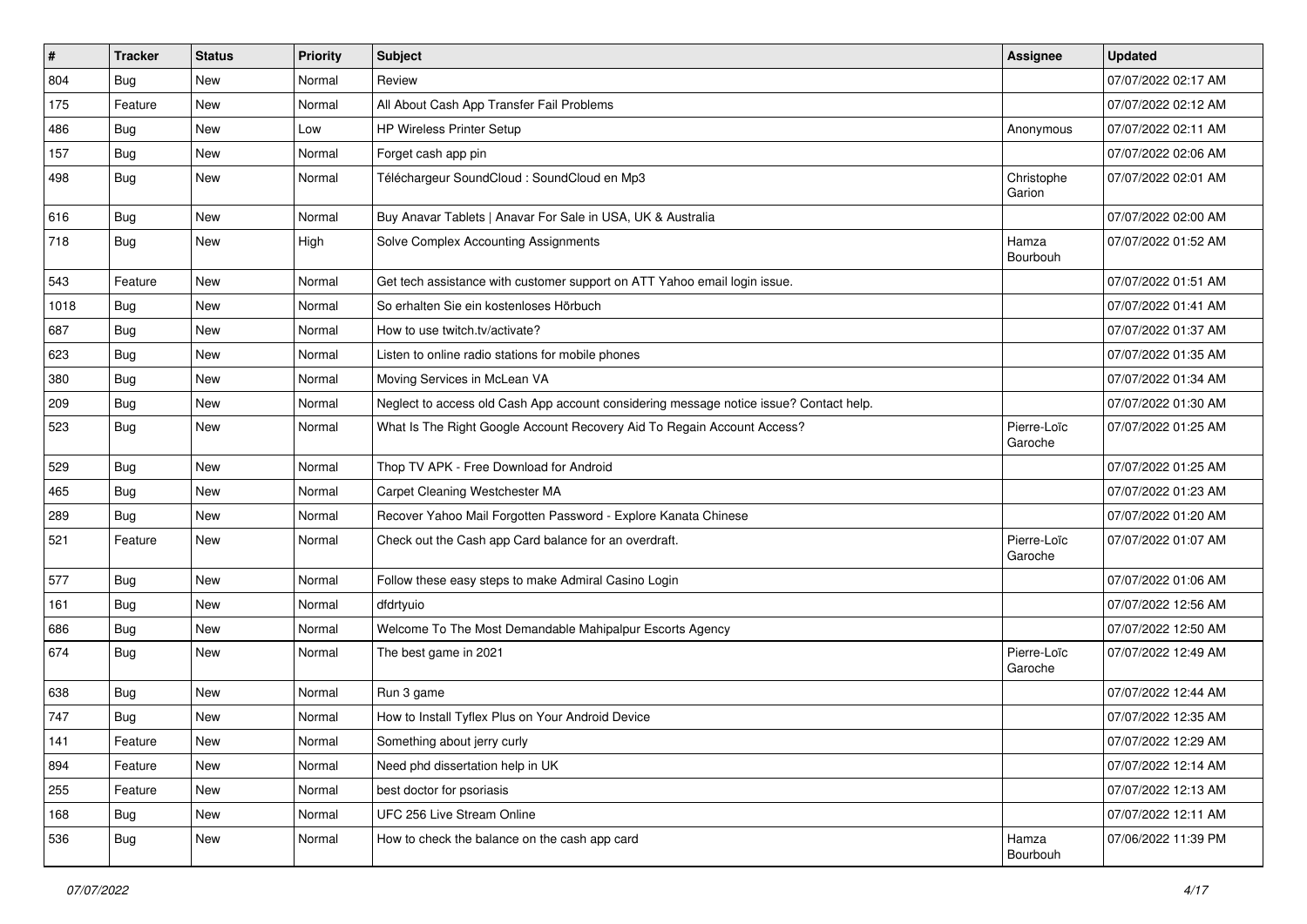| #    | <b>Tracker</b> | <b>Status</b> | <b>Priority</b> | <b>Subject</b>                                                                                                                               | Assignee               | <b>Updated</b>      |
|------|----------------|---------------|-----------------|----------------------------------------------------------------------------------------------------------------------------------------------|------------------------|---------------------|
| 261  | <b>Bug</b>     | New           | Normal          | Ringtone Downloads - Easy Ways Come Up With Your Own Ringtones                                                                               |                        | 07/06/2022 11:27 PM |
| 507  | Bug            | New           | Normal          | central.bitdefender.com                                                                                                                      |                        | 07/06/2022 11:18 PM |
| 228  | Bug            | New           | Normal          | Why Does Cash App Transaction Failed? - Here Is the Answer                                                                                   |                        | 07/06/2022 11:08 PM |
| 514  | <b>Bug</b>     | New           | Normal          | Trans-Caribbean                                                                                                                              |                        | 07/06/2022 10:59 PM |
| 494  | Bug            | <b>New</b>    | Normal          | <b>Buy Discussion Post</b>                                                                                                                   |                        | 07/06/2022 09:56 PM |
| 789  | <b>Bug</b>     | New           | Normal          | Full version                                                                                                                                 |                        | 07/06/2022 09:44 PM |
| 74   | Bug            | New           | Normal          | const is not supported inside contract                                                                                                       | Pierre-Loïc<br>Garoche | 07/06/2022 09:34 PM |
| 345  | <b>Bug</b>     | New           | Normal          | Stain Protection Services in Chesapeake VA                                                                                                   |                        | 07/06/2022 09:28 PM |
| 237  | Feature        | <b>New</b>    | Normal          | HP Printer Assistant Software   Download & Install HP Assistant                                                                              |                        | 07/06/2022 09:20 PM |
| 495  | <b>Bug</b>     | New           | Normal          | Twitch Clip Downloader Download Twitch Clips Online 2021                                                                                     |                        | 07/06/2022 08:43 PM |
| 194  | Bug            | New           | Normal          | lace closure wigs                                                                                                                            |                        | 07/06/2022 07:59 PM |
| 503  | Bug            | <b>New</b>    | Normal          | Youtube Premium Apk free download for Android                                                                                                |                        | 07/06/2022 07:09 PM |
| 246  | <b>Bug</b>     | New           | Normal          | The Beast App                                                                                                                                |                        | 07/06/2022 06:59 PM |
| 488  | Bug            | <b>New</b>    | Normal          | Quick solution to solve cash app dispute by the technical team                                                                               |                        | 07/06/2022 05:51 PM |
| 75   | <b>Bug</b>     | New           | Normal          | exception File "checks/algebraicLoop.ml", line 368, characters 16-22: Assertion failed                                                       |                        | 07/06/2022 05:47 PM |
| 245  | Bug            | New           | Normal          | Write My Essay For Me Cheap                                                                                                                  |                        | 07/06/2022 05:35 PM |
| 478  | Feature        | <b>New</b>    | Normal          | Is it safe to install third-party WhatsApp GB?                                                                                               |                        | 07/06/2022 04:12 PM |
| 480  | <b>Bug</b>     | New           | Normal          | Nur Online Shop                                                                                                                              |                        | 07/06/2022 04:12 PM |
| 138  | Bug            | New           | Normal          | own-sweethome                                                                                                                                |                        | 07/06/2022 04:03 PM |
| 531  | Bug            | <b>New</b>    | Normal          | Cheap Assignment Writing Service UK                                                                                                          | Anonymous              | 07/06/2022 03:45 PM |
| 530  | <b>Bug</b>     | New           | Normal          | Cheap Assignment Writing Service UK                                                                                                          | Anonymous              | 07/06/2022 03:34 PM |
| 1077 | Bug            | New           | Normal          | Les excellentes façons d'utiliser ces images                                                                                                 |                        | 07/06/2022 03:23 PM |
| 699  | <b>Bug</b>     | New           | Normal          | Would you be able to utilize Cash App Twitch?                                                                                                |                        | 07/06/2022 03:00 PM |
| 735  | <b>Bug</b>     | New           | Normal          | A quick fix of how to get money back from cash app stocks                                                                                    |                        | 07/06/2022 03:00 PM |
| 575  | Feature        | New           | Low             | cheap jordan replicas for sale                                                                                                               | Pierre-Loïc<br>Garoche | 07/06/2022 03:00 PM |
| 188  | Bug            | New           | Normal          | Why are university students buying assignments online?                                                                                       | Pierre-Loïc<br>Garoche | 07/06/2022 02:59 PM |
| 502  | <b>Bug</b>     | New           | Normal          | Les instructions pour définir des sonneries pour iPhone sont simples et faciles à suivre                                                     |                        | 07/06/2022 02:39 PM |
| 76   | Bug            | New           | Normal          | Import error: Load error: imported node real_to_int declared in a regular Lustre file. File "include/conv.lusi", line 1,<br>characters 0-64: |                        | 07/06/2022 02:39 PM |
| 1116 | <b>Bug</b>     | New           | Normal          | ipTV smarts pro                                                                                                                              |                        | 07/06/2022 02:17 PM |
| 1107 | Feature        | New           | High            | Where do you have to find an application to watch news and sports videos?                                                                    | Christophe<br>Garion   | 07/06/2022 02:17 PM |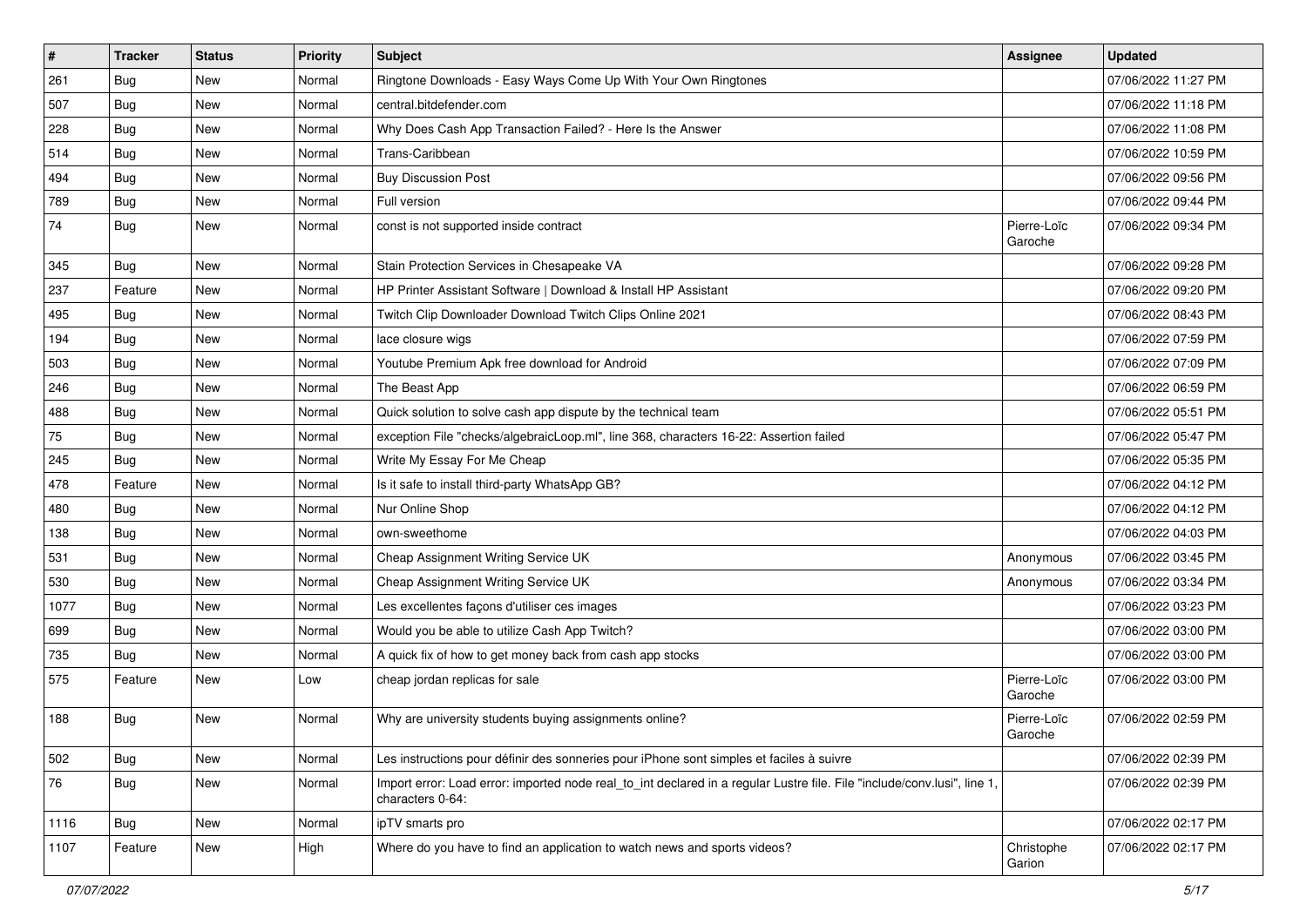| $\#$ | <b>Tracker</b> | <b>Status</b> | <b>Priority</b> | <b>Subject</b>                                              | <b>Assignee</b>        | <b>Updated</b>      |
|------|----------------|---------------|-----------------|-------------------------------------------------------------|------------------------|---------------------|
| 1087 | <b>Bug</b>     | <b>New</b>    | Normal          | How do new writers start out?                               |                        | 07/06/2022 02:17 PM |
| 911  | Bug            | <b>New</b>    | Normal          | Aluminum Windows & Doors                                    |                        | 07/06/2022 02:16 PM |
| 904  | Feature        | <b>New</b>    | Normal          | Laora seeck                                                 |                        | 07/06/2022 02:10 PM |
| 1088 | <b>Bug</b>     | <b>New</b>    | Normal          | Health And Fitness Tips 2022                                | Pierre-Loïc<br>Garoche | 07/06/2022 02:06 PM |
| 896  | Feature        | <b>New</b>    | Normal          | Application of North Finder in Mining Industry              | Xavier Thirioux        | 07/06/2022 02:02 PM |
| 1000 | <b>Bug</b>     | New           | Normal          | Super easy way to zoom photos and upload to Instagram       | Christophe<br>Garion   | 07/06/2022 01:59 PM |
| 953  | <b>Bug</b>     | <b>New</b>    | Normal          | Manga Dogs - Read Your Favorite Comics on Your Smartphone   |                        | 07/06/2022 01:52 PM |
| 1073 | Bug            | <b>New</b>    | Normal          | Cricut Design Space                                         |                        | 07/06/2022 01:42 PM |
| 487  | <b>Bug</b>     | New           | Normal          | Cheap Fake Dunks                                            |                        | 07/06/2022 01:40 PM |
| 220  | Feature        | <b>New</b>    | Normal          | essay writing services                                      |                        | 07/06/2022 01:36 PM |
| 263  | Feature        | <b>New</b>    | Normal          | Wrecked Car Is Nothing But A Worthless                      | Pierre-Loïc<br>Garoche | 07/06/2022 01:35 PM |
| 666  | <b>Bug</b>     | <b>New</b>    | Normal          | 470+ pages à colorier de Noël                               |                        | 07/06/2022 01:35 PM |
| 673  | <b>Bug</b>     | <b>New</b>    | Normal          | Learn the basics of pixel art - Clear grid                  |                        | 07/06/2022 01:32 PM |
| 470  | <b>Bug</b>     | <b>New</b>    | Normal          | Commercial Floor Cleaning Westchester MA                    |                        | 07/06/2022 01:24 PM |
| 526  | <b>Bug</b>     | <b>New</b>    | Normal          | Soundcloud to mp3 converter - Download Soundcloud songs     |                        | 07/06/2022 01:19 PM |
| 515  | <b>Bug</b>     | <b>New</b>    | Normal          | Fragment Nike Dunk High Tokyo Fake                          |                        | 07/06/2022 01:17 PM |
| 553  | <b>Bug</b>     | <b>New</b>    | Normal          | Cinema HD APK - Free Movie Enjoyment App on Android         |                        | 07/06/2022 12:41 PM |
| 665  | Feature        | <b>New</b>    | Normal          | Look for a dedicated help with finance assignment           |                        | 07/06/2022 12:35 PM |
| 570  | <b>Bug</b>     | <b>New</b>    | Normal          | What is Sutton bank cash app customer service phone number? | Pierre-Loïc<br>Garoche | 07/06/2022 12:33 PM |
| 207  | Feature        | New           | Low             | real estate lead conversion                                 |                        | 07/06/2022 12:24 PM |
| 770  | <b>Bug</b>     | <b>New</b>    | Normal          | Canon IJ Network Tool                                       |                        | 07/06/2022 12:15 PM |
| 621  | <b>Bug</b>     | <b>New</b>    | Normal          | Buy All Modafinil & Armodafinil Tablets @Buy Modafinil US   |                        | 07/06/2022 12:06 PM |
| 248  | <b>Bug</b>     | <b>New</b>    | Normal          | Mobile ringtones and attractiveness ringtones               |                        | 07/06/2022 12:02 PM |
| 749  | Bug            | <b>New</b>    | Normal          | The Best Bubble Shooter Game for Android                    |                        | 07/06/2022 11:51 AM |
| 167  | <b>Bug</b>     | New           | Normal          | instant loan without documents                              | Anonymous              | 07/06/2022 11:48 AM |
| 242  | Feature        | New           | Normal          | Descripción de Torque Pro MOD APK para Android              |                        | 07/06/2022 11:46 AM |
| 197  | <b>Bug</b>     | New           | Normal          | SBL JABORANDI PLUS HAIR OIL - COMPLETE SCALP CARE (100ML)   |                        | 07/06/2022 10:48 AM |
| 678  | <b>Bug</b>     | New           | Normal          | How to be a winner in buidnow gg                            |                        | 07/06/2022 10:43 AM |
| 214  | Feature        | New           | Normal          | Five Christmas Apps For Apple Users                         |                        | 07/06/2022 10:34 AM |
| 622  | <b>Bug</b>     | New           | Normal          | CheapestMedsShop   100% Safe Medicines Online in UK & AUS.  |                        | 07/06/2022 10:21 AM |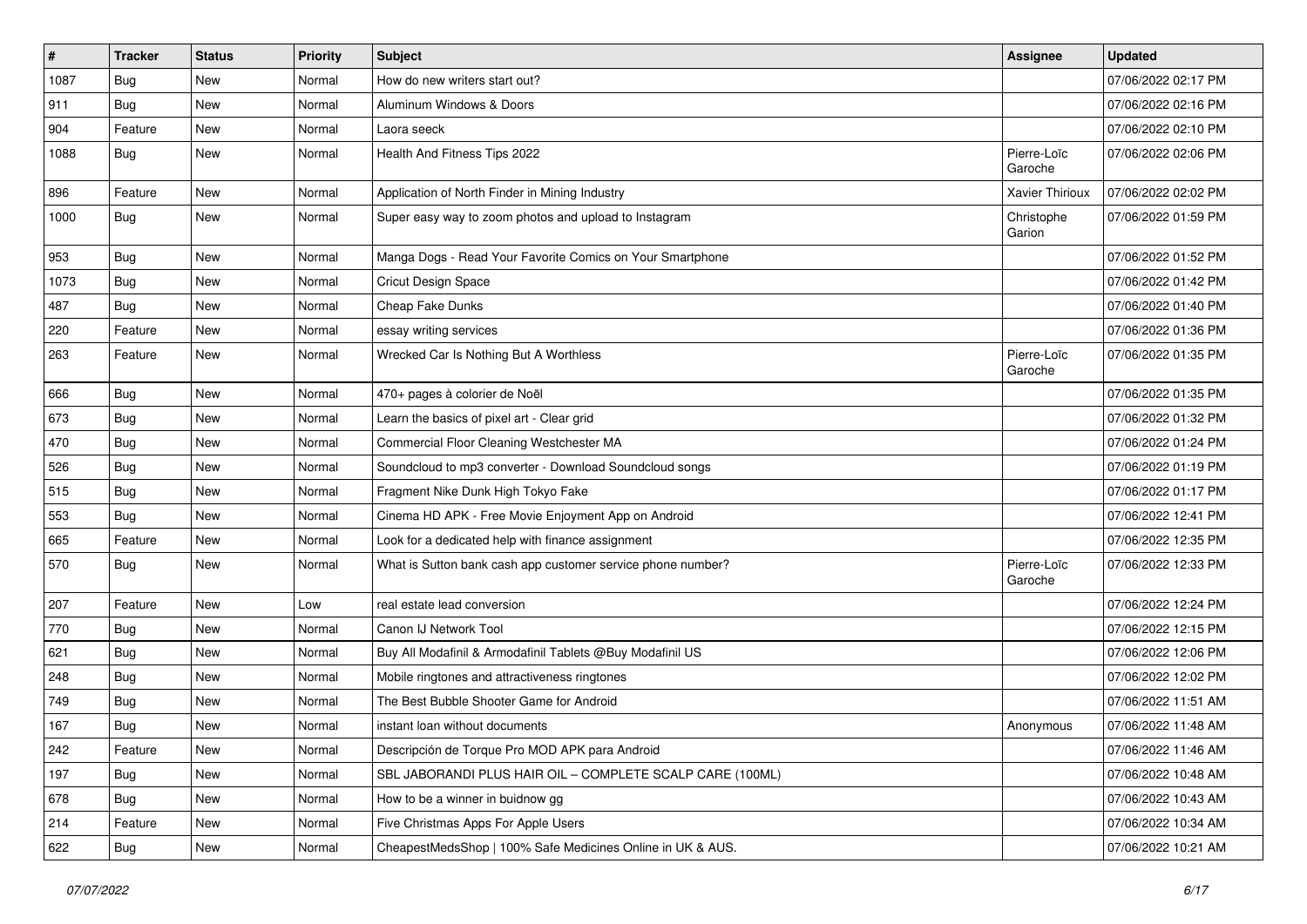| #    | <b>Tracker</b> | <b>Status</b> | <b>Priority</b> | <b>Subject</b>                                                            | <b>Assignee</b>        | <b>Updated</b>      |
|------|----------------|---------------|-----------------|---------------------------------------------------------------------------|------------------------|---------------------|
| 234  | Bug            | New           | Normal          | My Personal Experience With the College Writing Services                  |                        | 07/06/2022 10:06 AM |
| 520  | Bug            | New           | Normal          | What Is The Major Role Of Cash.app/Help and Support Page?                 |                        | 07/06/2022 10:04 AM |
| 664  | Bug            | New           | Normal          | Tea TV Apk Download - The Best Way to Watch Movies Offline                |                        | 07/06/2022 09:58 AM |
| 643  | Bug            | New           | Normal          | Oreo TV Apk Download                                                      |                        | 07/06/2022 09:43 AM |
| 719  | Bug            | <b>New</b>    | Normal          | How Do I Send \$5000 Through Cash App Account With Ease?                  |                        | 07/06/2022 09:30 AM |
| 597  | Bug            | New           | Normal          | Universo s / f Download                                                   |                        | 07/06/2022 09:28 AM |
| 144  | Bug            | New           | Normal          | curly bob lace front wigs                                                 |                        | 07/06/2022 09:14 AM |
| 554  | Bug            | <b>New</b>    | Normal          | XvideoStudio Video Editor APK Free Download on TechToDown                 |                        | 07/06/2022 09:14 AM |
| 312  | Bug            | New           | Normal          | Stain Protection Services in Virginia Beach VA                            |                        | 07/06/2022 09:04 AM |
| 352  | Bug            | <b>New</b>    | Normal          | Tile & Grout Cleaning Services in Chesapeake VA                           |                        | 07/06/2022 08:21 AM |
| 567  | <b>Bug</b>     | New           | Normal          | Singapore assignment help                                                 |                        | 07/06/2022 08:15 AM |
| 292  | Bug            | New           | Normal          | Venmo to Cash App Transfer Of Money- Explore Here                         |                        | 07/06/2022 07:59 AM |
| 217  | Bug            | <b>New</b>    | Normal          | How this service matter most?                                             |                        | 07/06/2022 07:49 AM |
| 777  | <b>Bug</b>     | New           | Normal          | Obtain driving instructions using Google Maps.                            |                        | 07/06/2022 07:35 AM |
| 278  | <b>Bug</b>     | New           | Normal          | Cash App Help & Solutions - Here You Will Get Better Assistance           |                        | 07/06/2022 07:17 AM |
| 508  | <b>Bug</b>     | New           | Normal          | hire a professional dissertation help                                     |                        | 07/06/2022 07:09 AM |
| 822  | Bug            | New           | Normal          | Dowload Your Boyfriend Game                                               |                        | 07/06/2022 07:09 AM |
| 801  | Bug            | <b>New</b>    | Normal          | Who Is an ETL Engineer                                                    |                        | 07/06/2022 07:02 AM |
| 201  | <b>Bug</b>     | New           | Normal          | closure wig                                                               |                        | 07/06/2022 06:53 AM |
| 726  | Bug            | New           | Normal          | Mobile Application Development Services                                   |                        | 07/06/2022 06:41 AM |
| 1097 | Bug            | New           | Normal          | Race and experience new life.                                             |                        | 07/06/2022 06:19 AM |
| 516  | Bug            | <b>New</b>    | Normal          | Does Cash App Help To Get Cash App Refund Without Any Interruption?       |                        | 07/06/2022 06:04 AM |
| 931  | Feature        | <b>New</b>    | High            | Situs Judi Slot Online apel888                                            | Pierre-Loïc<br>Garoche | 07/06/2022 06:00 AM |
| 310  | <b>Bug</b>     | <b>New</b>    | Normal          | Mattress Cleaning Services in Virginia Beach VA                           |                        | 07/06/2022 05:58 AM |
| 284  | Bug            | <b>New</b>    | Normal          | All About Cash App Transfer Fail Problems                                 |                        | 07/06/2022 05:41 AM |
| 257  | <b>Bug</b>     | New           | Normal          | Best latte machines                                                       |                        | 07/06/2022 05:32 AM |
| 793  | Feature        | New           | Urgent          | Where can I find cheap FIFA coins?                                        | Pierre-Loïc<br>Garoche | 07/06/2022 05:31 AM |
| 785  | Bug            | <b>New</b>    | Normal          | How To Get Money Off Cash App Without Card Or With A Card?                |                        | 07/06/2022 05:26 AM |
| 513  | <b>Bug</b>     | <b>New</b>    | Normal          | Unlock cash app account using the easy steps:                             | Anonymous              | 07/06/2022 05:03 AM |
| 701  | <b>Bug</b>     | New           | Normal          | Why Law Essay Helper UK is Necessary?                                     |                        | 07/06/2022 05:01 AM |
| 795  | Bug            | New           | Normal          | Drift Boss - Exciting Race                                                |                        | 07/06/2022 05:00 AM |
| 731  | <b>Bug</b>     | New           | Normal          | Avail Of Cash App Customer Service If Unable To Down Cash App Mobile App? |                        | 07/06/2022 04:50 AM |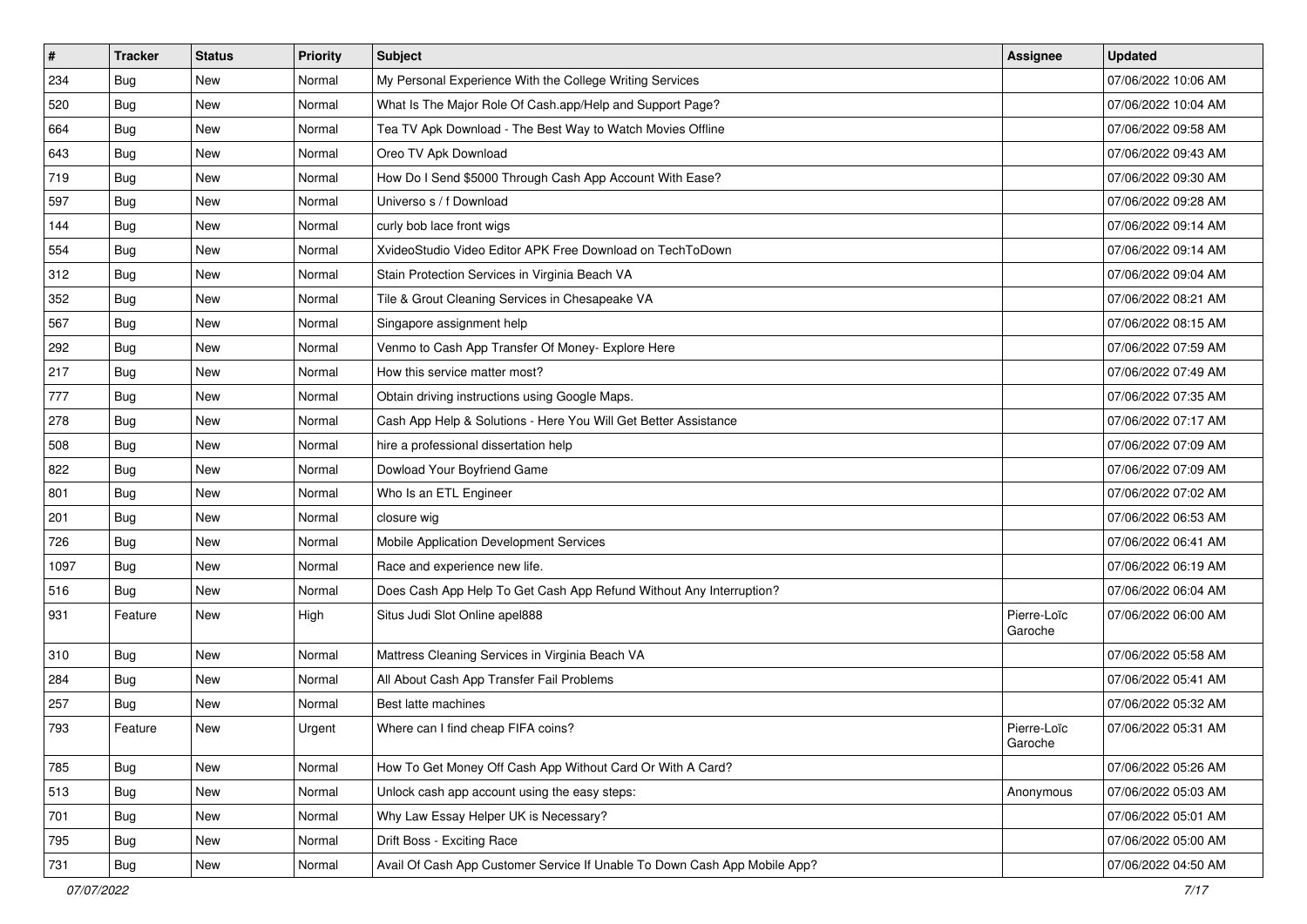| $\vert$ # | <b>Tracker</b> | <b>Status</b> | Priority | Subject                                                                              | <b>Assignee</b>        | <b>Updated</b>      |
|-----------|----------------|---------------|----------|--------------------------------------------------------------------------------------|------------------------|---------------------|
| 617       | Bug            | New           | Normal   | Buy Vidalista Tablets (Tadalafil) at [\$25 OFF + Free Shipping] Vidalistatablets     |                        | 07/06/2022 04:44 AM |
| 153       | <b>Bug</b>     | New           | Normal   | urgent loan online                                                                   | Christophe<br>Garion   | 07/06/2022 04:39 AM |
| 152       | Bug            | <b>New</b>    | High     | professional bridal makeup artist                                                    | Christophe<br>Garion   | 07/06/2022 04:28 AM |
| 139       | Bug            | <b>New</b>    | Normal   | relseo                                                                               |                        | 07/06/2022 04:12 AM |
| 269       | <b>Bug</b>     | New           | Normal   | Is there such a site for app design?                                                 | Anonymous              | 07/06/2022 03:56 AM |
| 517       | Bug            | <b>New</b>    | Normal   | Proficient tips to take help of cash app support professionals:                      |                        | 07/06/2022 03:52 AM |
| 264       | <b>Bug</b>     | New           | Normal   | We Buy Your Unwanted Car                                                             | Corentin<br>Lauverjat  | 07/06/2022 03:49 AM |
| 644       | <b>Bug</b>     | New           | Normal   | <b>TeaTV App Review</b>                                                              |                        | 07/06/2022 03:32 AM |
| 1109      | Feature        | New           | Normal   | Six Guns Mod Apk Answers Your Questions                                              | Christophe<br>Garion   | 07/06/2022 03:23 AM |
| 714       | <b>Bug</b>     | New           | Normal   | Cuevana 3 Premium - Enjoy Your Favorite Movies and TV Shows on Your Smart TV         |                        | 07/06/2022 03:21 AM |
| 692       | Bug            | New           | Normal   | Esports 888b                                                                         |                        | 07/06/2022 03:20 AM |
| 585       | Bug            | <b>New</b>    | Normal   | What is cash app help number?                                                        |                        | 07/06/2022 03:14 AM |
| 632       | <b>Bug</b>     | New           | Normal   | CheapestMedsShop   100% Safe Medicines Online in UK & AUS.                           |                        | 07/06/2022 03:10 AM |
| 784       | <b>Bug</b>     | <b>New</b>    | Normal   | How To Add Money On Cash App Card And Check The Funds?                               |                        | 07/06/2022 03:08 AM |
| 561       | <b>Bug</b>     | New           | Normal   | Enjoy the Full YouTube Premium Experience With YouTube Premium Membership            |                        | 07/06/2022 03:06 AM |
| 471       | <b>Bug</b>     | New           | Normal   | Residential Floor Cleaning Westchester MA                                            |                        | 07/06/2022 03:03 AM |
| 829       | Bug            | New           | Normal   | Write My Dissertation For Me UK                                                      | Pierre-Loïc<br>Garoche | 07/06/2022 02:41 AM |
| 671       | <b>Bug</b>     | New           | Normal   | Hot games                                                                            | Pierre-Loïc<br>Garoche | 07/06/2022 02:14 AM |
| 251       | <b>Bug</b>     | <b>New</b>    | Normal   | All About Cash App Transfer Fail Problems                                            | Pierre-Loïc<br>Garoche | 07/06/2022 02:08 AM |
| 708       | Bug            | <b>New</b>    | Normal   | Efficient ways to proceed with the cash app dispute process?                         |                        | 07/06/2022 02:00 AM |
| 285       | Bug            | <b>New</b>    | Normal   | Have you ever written an essay?                                                      |                        | 07/06/2022 01:45 AM |
| 559       | <b>Bug</b>     | New           | High     | What Are Permission For Applications like Facebook Sending MMS?                      |                        | 07/06/2022 01:37 AM |
| 776       | <b>Bug</b>     | New           | Normal   | Wibargain                                                                            |                        | 07/06/2022 01:36 AM |
| 260       | <b>Bug</b>     | New           | Normal   | Web Design Services Near Me                                                          |                        | 07/06/2022 01:25 AM |
| 654       | Feature        | New           | Normal   | Peach Health Benefits                                                                |                        | 07/06/2022 01:22 AM |
| 510       | Feature        | New           | Normal   | Fashion                                                                              | Anonymous              | 07/06/2022 01:19 AM |
| 500       | Bug            | New           | Normal   | Simply contact the technical team, to find the solution to cash app refund problems. | Pierre-Loïc<br>Garoche | 07/06/2022 01:09 AM |
| 680       | Feature        | New           | Normal   | Word Jewels 2                                                                        |                        | 07/06/2022 01:06 AM |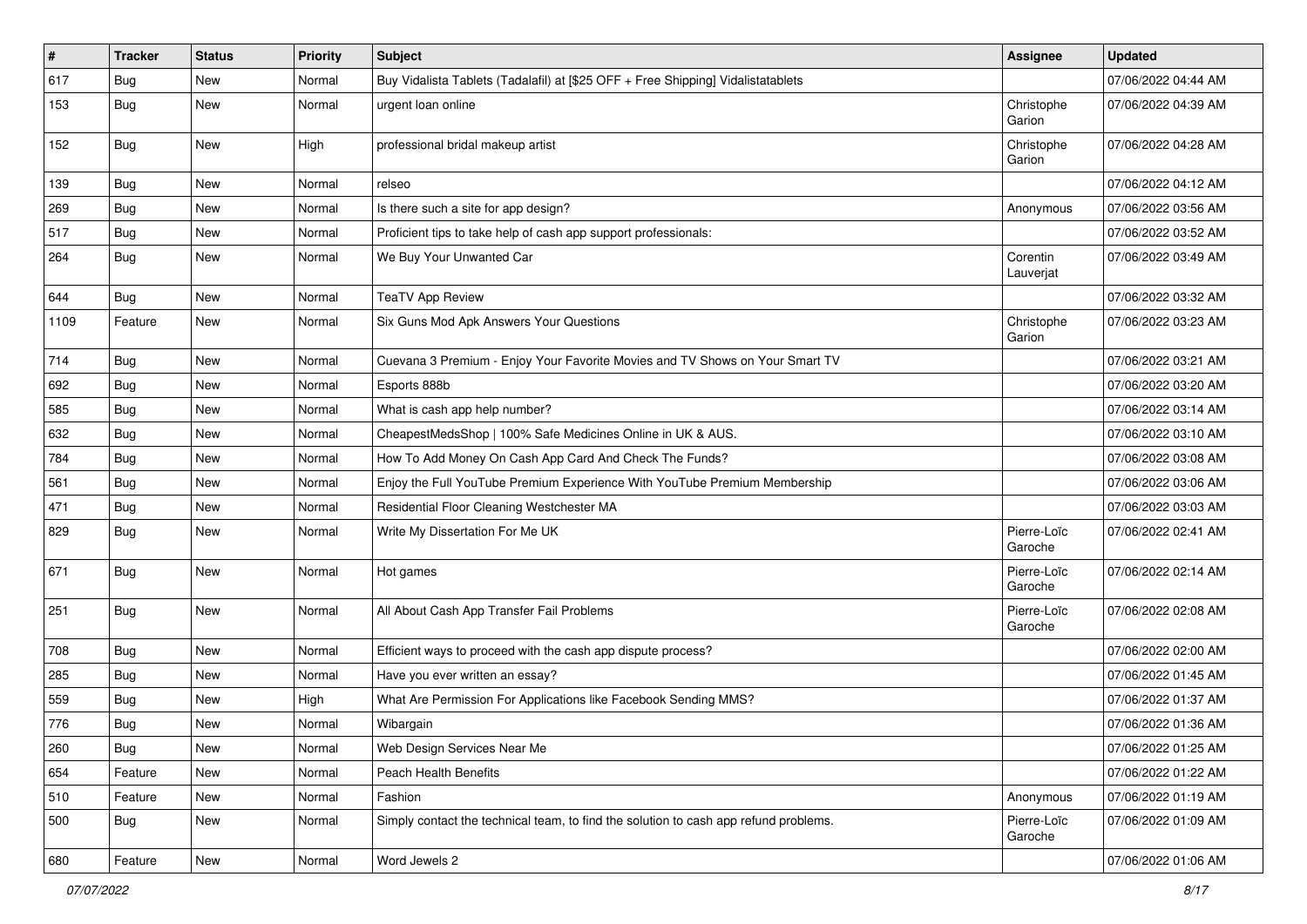| $\vert$ # | <b>Tracker</b> | <b>Status</b> | <b>Priority</b> | Subject                                                                                                         | <b>Assignee</b>        | <b>Updated</b>      |
|-----------|----------------|---------------|-----------------|-----------------------------------------------------------------------------------------------------------------|------------------------|---------------------|
| 967       | Feature        | <b>New</b>    | Normal          | stream live nfl games free online                                                                               |                        | 07/06/2022 01:02 AM |
| 210       | Bug            | New           | Normal          | Issue with check symbol in Cash App? Dial assist number with calling Cash App customer service phone<br>number. |                        | 07/06/2022 12:48 AM |
| 797       | <b>Bug</b>     | <b>New</b>    | Normal          | Psychedelic                                                                                                     | Christophe<br>Garion   | 07/06/2022 12:46 AM |
| 800       | <b>Bug</b>     | New           | Normal          | Who Is an ETL Engineer                                                                                          |                        | 07/06/2022 12:39 AM |
| 773       | Bug            | New           | Normal          | Spades - Play online free                                                                                       |                        | 07/06/2022 12:39 AM |
| 182       | Bug            | New           | Normal          | <b>Healthcare Custom Writing Services</b>                                                                       |                        | 07/06/2022 12:37 AM |
| 118       | <b>Bug</b>     | New           | Normal          | golf                                                                                                            | Anonymous              | 07/06/2022 12:36 AM |
| 582       | Bug            | New           | Normal          | Cash App Won't Let Me Send Money If There Is A Low Balance Available                                            | Pierre-Loïc<br>Garoche | 07/05/2022 11:59 PM |
| 123       | Bug            | <b>New</b>    | Normal          | https://www.reddit.com/r/NRLgrandfinal2020/                                                                     |                        | 07/05/2022 11:58 PM |
| 650       | <b>Bug</b>     | New           | Normal          | <b>Cherries Health Benefits</b>                                                                                 |                        | 07/05/2022 11:57 PM |
| 715       | Bug            | <b>New</b>    | Normal          | Puppy Playtime Descargar gratis                                                                                 |                        | 07/05/2022 11:53 PM |
| 798       | <b>Bug</b>     | New           | Normal          | Who Is an ETL Engineer                                                                                          |                        | 07/05/2022 11:49 PM |
| 802       | <b>Bug</b>     | New           | Normal          | Who Is an ETL Engineer                                                                                          |                        | 07/05/2022 11:30 PM |
| 740       | Feature        | New           | Normal          | Online Thesis Help USA                                                                                          |                        | 07/05/2022 11:29 PM |
| 754       | <b>Bug</b>     | New           | Normal          | Cómo descargar tonos gratis de teléfono celular                                                                 |                        | 07/05/2022 11:29 PM |
| 547       | Bug            | New           | Normal          | Get rid of the issue of cash app down by calling experts.                                                       |                        | 07/05/2022 11:02 PM |
| 202       | Bug            | New           | Normal          | blonde wig                                                                                                      |                        | 07/05/2022 10:32 PM |
| 655       | <b>Bug</b>     | New           | Normal          | <b>Eggplant Health Benefits</b>                                                                                 |                        | 07/05/2022 10:20 PM |
| 545       | Feature        | New           | Normal          | Best Canvas Print Company                                                                                       |                        | 07/05/2022 10:13 PM |
| 635       | Bug            | New           | Normal          | Buy Steroids Online with OurMedicnes.com   Best Quality Steroids                                                |                        | 07/05/2022 09:51 PM |
| 189       | Bug            | New           | Normal          | <b>College Biology Writing Services</b>                                                                         |                        | 07/05/2022 09:45 PM |
| 600       | <b>Bug</b>     | New           | Normal          | Play Store Pro                                                                                                  |                        | 07/05/2022 09:29 PM |
| 606       | Feature        | New           | Normal          | Play unblocked cookie crush 3                                                                                   | Pierre-Loïc<br>Garoche | 07/05/2022 09:05 PM |
| 535       | <b>Bug</b>     | New           | Normal          | Getting Tangled Problems When You Try To Apply For Cash App Delete Account                                      | Christophe<br>Garion   | 07/05/2022 08:58 PM |
| 721       | Bug            | <b>New</b>    | Normal          | Cómo instalar un Mod Apk                                                                                        |                        | 07/05/2022 08:54 PM |
| 573       | Bug            | New           | Normal          | Experimente lo mejor en la aplicación Apk de juegos gratis                                                      |                        | 07/05/2022 08:47 PM |
| 565       | Bug            | New           | Normal          | How To Install RepelisPlus On Your Android Phone?                                                               |                        | 07/05/2022 08:42 PM |
| 142       | Feature        | <b>New</b>    | Normal          | About ashimary hair                                                                                             |                        | 07/05/2022 08:41 PM |
| 464       | <b>Bug</b>     | New           | Normal          | Upholstery Cleaning Westchester MA                                                                              |                        | 07/05/2022 08:38 PM |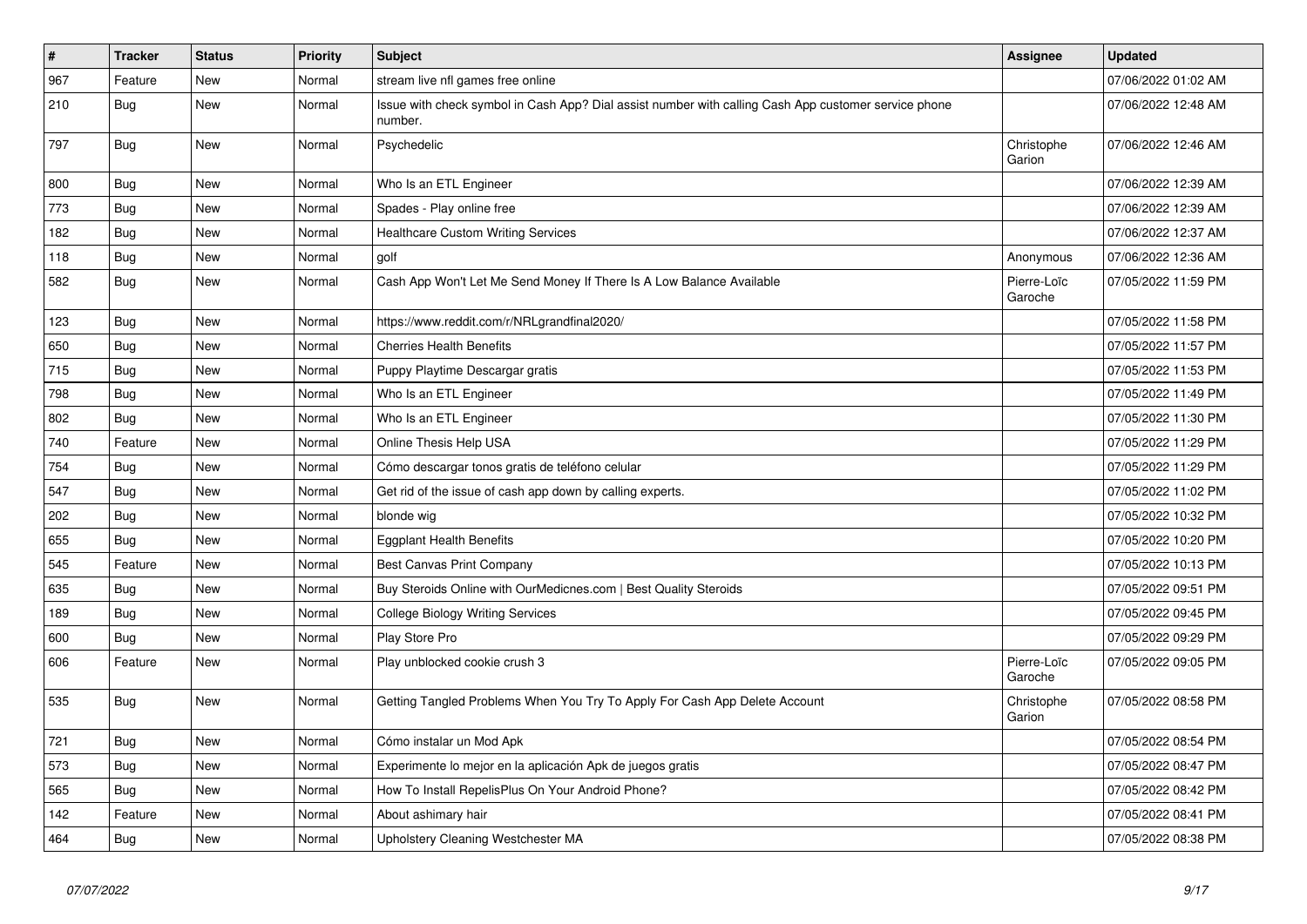| #   | <b>Tracker</b> | <b>Status</b> | <b>Priority</b> | <b>Subject</b>                                                                 | <b>Assignee</b>        | <b>Updated</b>      |
|-----|----------------|---------------|-----------------|--------------------------------------------------------------------------------|------------------------|---------------------|
| 579 | Bug            | New           | Normal          | YOUR CV MAKES YOUR FIRST IMPRESSION                                            | Christophe<br>Garion   | 07/05/2022 07:46 PM |
| 786 | <b>Bug</b>     | New           | Normal          | Best Assignment Help in Australia & UK                                         |                        | 07/05/2022 07:30 PM |
| 469 | <b>Bug</b>     | <b>New</b>    | Normal          | Germs Removal Westchester MA                                                   |                        | 07/05/2022 07:23 PM |
| 730 | <b>Bug</b>     | <b>New</b>    | Normal          | Canon IJ Network Tool                                                          |                        | 07/05/2022 07:20 PM |
| 203 | Bug            | New           | Low             | Airport Taxi Guildford                                                         | Anonymous              | 07/05/2022 07:16 PM |
| 196 | Bug            | <b>New</b>    | Normal          | Homoeobazaar For Homeopathy Medicines                                          |                        | 07/05/2022 06:45 PM |
| 528 | <b>Bug</b>     | New           | Normal          | Korean Mag                                                                     |                        | 07/05/2022 06:42 PM |
| 317 | Bug            | New           | Normal          | Eco/Green Cleaning Services in Virginia Beach VA                               |                        | 07/05/2022 06:33 PM |
| 250 | <b>Bug</b>     | <b>New</b>    | Normal          | Reviews of phone ringtones                                                     |                        | 07/05/2022 06:21 PM |
| 682 | <b>Bug</b>     | New           | Normal          | Does Facebook customer service live chat allow to speak with someone?          |                        | 07/05/2022 06:09 PM |
| 609 | Bug            | <b>New</b>    | High            | Online Trusted Medicine Store in US for Health - Genericmedsupply              |                        | 07/05/2022 06:05 PM |
| 128 | <b>Bug</b>     | New           | Normal          | dfgbd                                                                          |                        | 07/05/2022 05:58 PM |
| 696 | Bug            | New           | Normal          | How to Install the TuMangaOnline App                                           |                        | 07/05/2022 05:37 PM |
| 569 | <b>Bug</b>     | <b>New</b>    | Normal          | What is the incoming and outgoing mail server for Outlook IMAP settings?       | Pierre-Loïc<br>Garoche | 07/05/2022 05:35 PM |
| 668 | <b>Bug</b>     | <b>New</b>    | Normal          | Get to know Cash App Refund Process here                                       |                        | 07/05/2022 05:09 PM |
| 586 | <b>Bug</b>     | <b>New</b>    | Normal          | Best Modifications For Your Mobile Phone                                       |                        | 07/05/2022 04:56 PM |
| 968 | Feature        | New           | Normal          | watch nfl online free live streaming                                           |                        | 07/05/2022 04:47 PM |
| 155 | <b>Bug</b>     | <b>New</b>    | Normal          | Cant access my cash app account                                                | Pierre-Loïc<br>Garoche | 07/05/2022 04:42 PM |
| 963 | Feature        | <b>New</b>    | Normal          | Why I am not getting cool cash app card designs- call experts                  |                        | 07/05/2022 04:36 PM |
| 524 | <b>Bug</b>     | <b>New</b>    | Normal          | How Does Google Account Recovery Work If Your Account Is Hacked?               |                        | 07/05/2022 04:20 PM |
| 979 | Bug            | New           | Normal          | Free Gas Cards for the Unemployed                                              |                        | 07/05/2022 03:45 PM |
| 477 | Bug            | <b>New</b>    | Normal          | What Does Online Coupon Mean?                                                  |                        | 07/05/2022 03:41 PM |
| 697 | <b>Bug</b>     | New           | Normal          | How to Descargar Pura TV For Android                                           |                        | 07/05/2022 03:29 PM |
| 591 | Bug            | New           | Normal          | How To Find Facebook Modifications For Your Spotify Premium Apk?               |                        | 07/05/2022 03:13 PM |
| 955 | <b>Bug</b>     | New           | Normal          | How Long Does Verification Take On Cash App If You Apply For The Verification? | Christophe<br>Garion   | 07/05/2022 02:41 PM |
| 703 | <b>Bug</b>     | New           | Normal          | For real-time help, dial Facebook customer service number                      |                        | 07/05/2022 02:40 PM |
| 574 | <b>Bug</b>     | New           | Normal          | How to fix the Epson printer offline issue due to a wired connection?          |                        | 07/05/2022 02:39 PM |
| 901 | Feature        | New           | Normal          | good game ever                                                                 |                        | 07/05/2022 02:31 PM |
| 647 | Feature        | New           | Normal          | <b>Cranberry Health Benefits</b>                                               |                        | 07/05/2022 02:29 PM |
| 690 | <b>Bug</b>     | New           | Normal          | campervan hire                                                                 |                        | 07/05/2022 02:00 PM |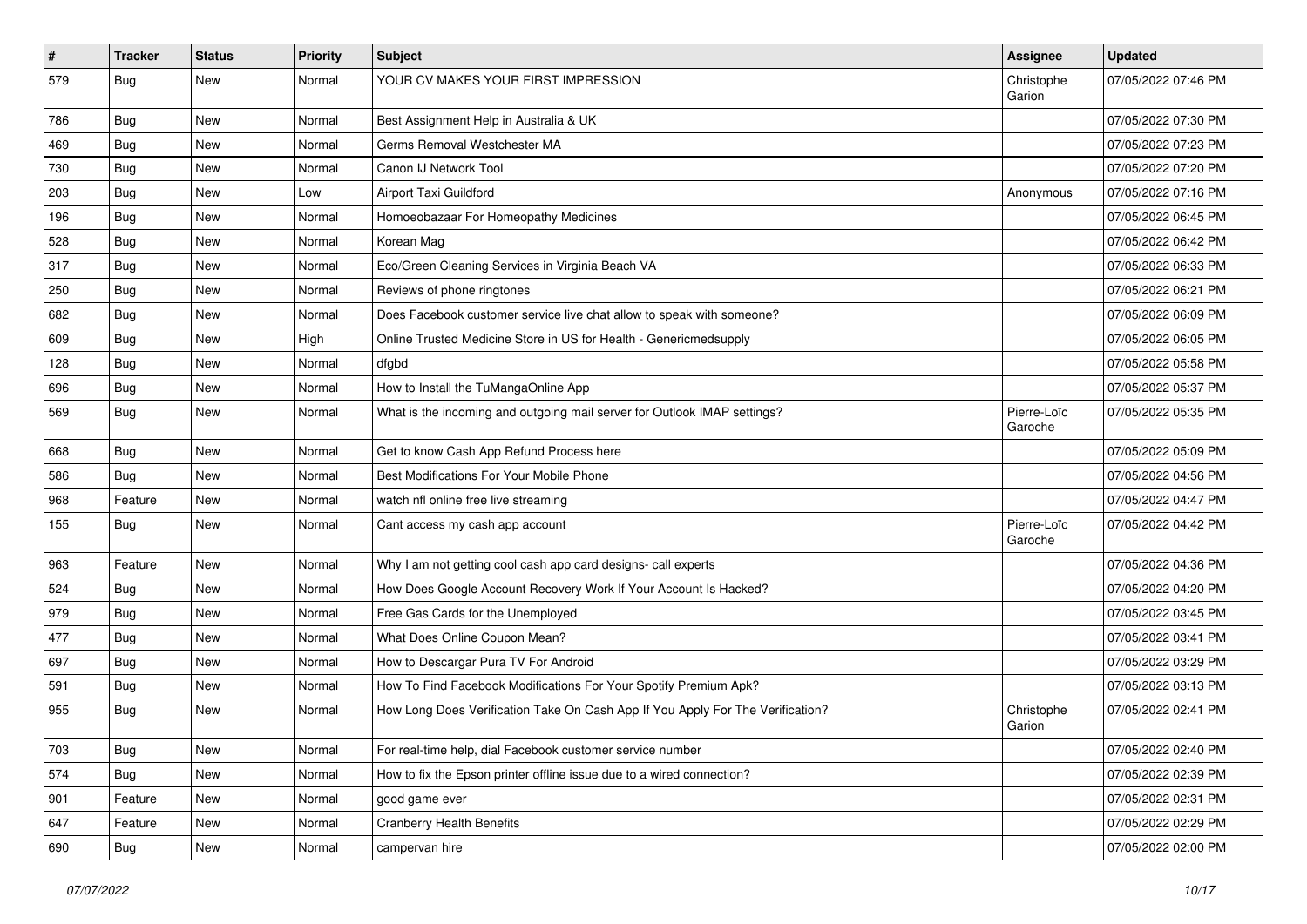| #    | <b>Tracker</b> | <b>Status</b> | <b>Priority</b> | <b>Subject</b>                                                                                          | Assignee               | <b>Updated</b>      |
|------|----------------|---------------|-----------------|---------------------------------------------------------------------------------------------------------|------------------------|---------------------|
| 88   | <b>Bug</b>     | New           | Normal          | kind2 output: When for node arguments                                                                   | Pierre-Loïc<br>Garoche | 07/05/2022 01:40 PM |
| 723  | Bug            | New           | High            | The best horror game in 2021                                                                            | Christophe<br>Garion   | 07/05/2022 01:21 PM |
| 253  | Bug            | <b>New</b>    | Normal          | Florence Lawrence                                                                                       |                        | 07/05/2022 01:16 PM |
| 1145 | Bug            | New           | Normal          | IHG Is Extending Its Already Impressive Roster with a New Luxury Collection of Independent Hotels?      |                        | 07/05/2022 12:50 PM |
| 685  | <b>Bug</b>     | New           | Low             | youtube thumbnail downloader                                                                            | Pierre-Loïc<br>Garoche | 07/05/2022 12:45 PM |
| 658  | Bug            | <b>New</b>    | Normal          | Watermelon Nutrition Facts And Health Benefits                                                          |                        | 07/05/2022 12:28 PM |
| 594  | Feature        | <b>New</b>    | Normal          | How does research proposal help online make it easy for me?                                             |                        | 07/05/2022 12:20 PM |
| 662  | Bug            | New           | Normal          | Oreo TV Download - The Easiest Way to Watch Live TV                                                     |                        | 07/05/2022 12:10 PM |
| 651  | Bug            | New           | Normal          | Salmon Health Benefits                                                                                  |                        | 07/05/2022 12:09 PM |
| 457  | Bug            | <b>New</b>    | Normal          | Carpet Cleaning Medford MA                                                                              |                        | 07/05/2022 12:06 PM |
| 767  | Bug            | New           | Normal          | apkmod                                                                                                  |                        | 07/05/2022 11:57 AM |
| 481  | Bug            | New           | Normal          | Nur Online Shop                                                                                         |                        | 07/05/2022 11:49 AM |
| 556  | <b>Bug</b>     | New           | Normal          | Play Game Mod Apk With Your Friends                                                                     |                        | 07/05/2022 11:45 AM |
| 1104 | <b>Bug</b>     | New           | Normal          | Idle game fix bug                                                                                       |                        | 07/05/2022 11:42 AM |
| 661  | Bug            | <b>New</b>    | Normal          | Turbo VPN MOD APK Download                                                                              |                        | 07/05/2022 11:24 AM |
| 761  | <b>Bug</b>     | New           | Normal          | What is it about basketball that makes it so popular in the United States?                              | Corentin<br>Lauverjat  | 07/05/2022 11:09 AM |
| 649  | Feature        | <b>New</b>    | Normal          | Pear Health Benefits                                                                                    |                        | 07/05/2022 11:03 AM |
| 941  | Bug            | New           | Normal          | is Disney Now and Disney Plus different?                                                                |                        | 07/05/2022 11:02 AM |
| 794  | Feature        | <b>New</b>    | Normal          | Safe place to buy fifa coins                                                                            |                        | 07/05/2022 10:14 AM |
| 180  | Feature        | New           | Normal          | homoeobazaar                                                                                            |                        | 07/05/2022 09:59 AM |
| 615  | Bug            | New           | Normal          | CheapestMedsShop   100% Safe Medicines Online in USA UK & AUS.                                          |                        | 07/05/2022 09:58 AM |
| 537  | Bug            | <b>New</b>    | Normal          | Get tech assistance with customer support on ATT Yahoo email login issue.                               |                        | 07/05/2022 09:54 AM |
| 825  | <b>Bug</b>     | New           | Normal          | Lucky Patcher Download                                                                                  |                        | 07/05/2022 09:19 AM |
| 771  | <b>Bug</b>     | New           | Normal          | united airlines baggage policy                                                                          |                        | 07/05/2022 09:19 AM |
| 400  | Bug            | New           | Normal          | Office Moving Services in Potomac MD                                                                    |                        | 07/05/2022 09:18 AM |
| 568  | Bug            | New           | Normal          | Instale a versão mais recente do YouTube Premium                                                        |                        | 07/05/2022 09:14 AM |
| 1114 | Bug            | New           | Normal          | To control the car, all you must do is click to go left or right and release the button to go straight. |                        | 07/05/2022 09:01 AM |
| 271  | Feature        | <b>New</b>    | Normal          | Fashion                                                                                                 |                        | 07/05/2022 08:55 AM |
| 115  | <b>Bug</b>     | New           | Normal          | NFL LIVE STREAM                                                                                         |                        | 07/05/2022 08:46 AM |
| 960  | Feature        | New           | Normal          | Zooming Instagram Picture In Full HD                                                                    | Pierre-Loïc<br>Garoche | 07/05/2022 08:36 AM |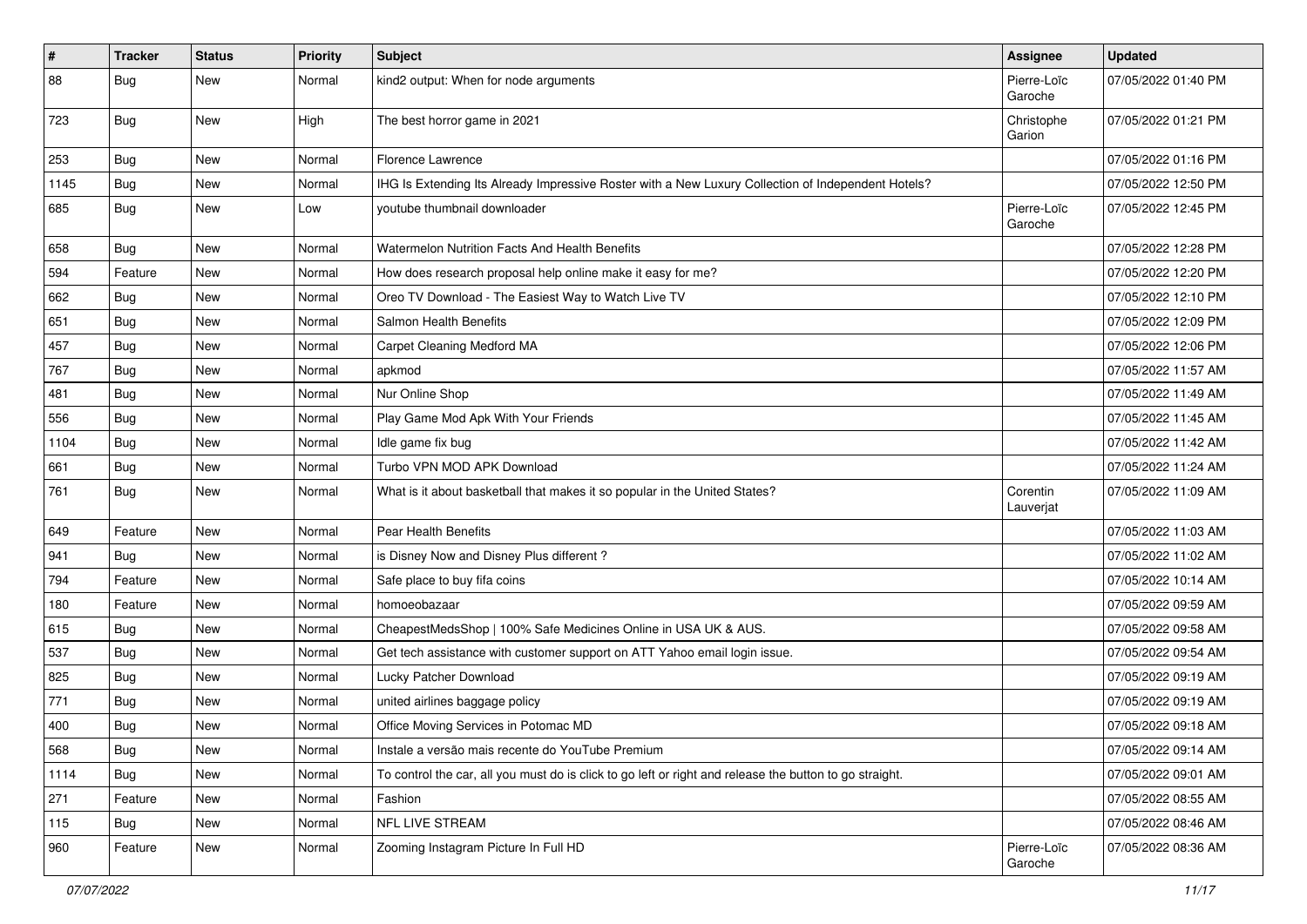| $\vert$ # | <b>Tracker</b> | <b>Status</b> | <b>Priority</b> | <b>Subject</b>                                                                | <b>Assignee</b>        | <b>Updated</b>      |
|-----------|----------------|---------------|-----------------|-------------------------------------------------------------------------------|------------------------|---------------------|
| 1120      | Bug            | New           | Normal          | Summary of 5 best coloring apps on phones                                     |                        | 07/05/2022 08:31 AM |
| 722       | <b>Bug</b>     | <b>New</b>    | Normal          | Vergrößern Sie Instagram-Fotos mit instazoom                                  | Christophe<br>Garion   | 07/05/2022 08:23 AM |
| 460       | Bug            | <b>New</b>    | Normal          | Floor Cleaning Medford MA                                                     |                        | 07/05/2022 08:19 AM |
| 484       | Bug            | <b>New</b>    | Normal          | UK best essay writing service                                                 |                        | 07/05/2022 08:08 AM |
| 1144      | Bug            | New           | Normal          | <b>Tour Packages</b>                                                          |                        | 07/05/2022 07:55 AM |
| 709       | Bug            | <b>New</b>    | Normal          | How To Load Cash App Card At Walmart Without Having To Face Any Hassle?       |                        | 07/05/2022 07:45 AM |
| 741       | Bug            | New           | Normal          | <b>Blockchain Technology Solutions</b>                                        |                        | 07/05/2022 07:25 AM |
| 143       | Bug            | <b>New</b>    | Normal          | Bob lace front wigs                                                           |                        | 07/05/2022 07:09 AM |
| 247       | Bug            | <b>New</b>    | Normal          | best 4 Channel Amp                                                            |                        | 07/05/2022 07:06 AM |
| 763       | <b>Bug</b>     | New           | High            | How to Make a Ringtone on Your iPhone                                         |                        | 07/05/2022 07:00 AM |
| 572       | Feature        | New           | Normal          | New features of WhatsApp Plus on Android phones                               | Pierre-Loïc<br>Garoche | 07/05/2022 06:45 AM |
| 774       | Bug            | <b>New</b>    | Normal          | Follow proper initiatives                                                     |                        | 07/05/2022 06:06 AM |
| 645       | Bug            | <b>New</b>    | Normal          | thong tin chinh xac nhat hom nay                                              |                        | 07/05/2022 06:06 AM |
| 698       | Feature        | New           | Normal          | Connect with cash app representative to ask about cash app flip scam          |                        | 07/05/2022 05:46 AM |
| 140       | <b>Bug</b>     | New           | Normal          | sugarbalanceusa                                                               |                        | 07/05/2022 05:29 AM |
| 619       | Bug            | <b>New</b>    | Normal          | Online Trusted Medicine Store in US for Health - Genericmedsupply             |                        | 07/05/2022 05:11 AM |
| 483       | Bug            | New           | Normal          | UK best essay writing service                                                 |                        | 07/05/2022 05:11 AM |
| 656       | <b>Bug</b>     | New           | Normal          | Kiwi Nutrition Facts And Health Benefits                                      |                        | 07/05/2022 04:52 AM |
| 631       | Bug            | New           | Normal          | How Can I Load Cash App Card at Walmart straight away?                        |                        | 07/05/2022 04:34 AM |
| 688       | <b>Bug</b>     | <b>New</b>    | Normal          | How to use twitch.tv/activate?                                                |                        | 07/05/2022 04:19 AM |
| 546       | Feature        | <b>New</b>    | Normal          | Quickbooks Error                                                              |                        | 07/05/2022 04:14 AM |
| 598       | <b>Bug</b>     | New           | Normal          | Universo s / f Download                                                       |                        | 07/05/2022 04:13 AM |
| 614       | Bug            | New           | Normal          | Como baixar o MOD APK no celular                                              |                        | 07/05/2022 04:08 AM |
| 783       | <b>Bug</b>     | <b>New</b>    | Normal          | How Do I Determine The Reasons And Solutions To Fix Cash App Transfer Failed? |                        | 07/05/2022 04:03 AM |
| 63        | Feature        | New           | Normal          | Skip normalization step in mutation generation if it possible                 | Pierre-Loïc<br>Garoche | 07/05/2022 03:53 AM |
| 706       | Bug            | New           | Normal          | How Can You Cancel A Cash App Payment Without Any Prior Information?          |                        | 07/05/2022 03:46 AM |
| 1108      | Bug            | New           | Normal          | Six Guns Mod Apk Answers Your Questions                                       |                        | 07/05/2022 03:27 AM |
| 728       | <b>Bug</b>     | New           | Normal          | Will Cash App refund money if scammed? Hitches With Optimum Ease              |                        | 07/05/2022 02:45 AM |
| 970       | <b>Bug</b>     | New           | Normal          | The Amount Of Time Does Cash App Direct Deposit Time Take?                    |                        | 07/05/2022 02:33 AM |
| 473       | Bug            | New           | Normal          | Floor Stripping Arlington MA                                                  |                        | 07/05/2022 02:30 AM |
| 704       | <b>Bug</b>     | New           | Normal          | Reach support team of Chime Customer Service for instant help                 |                        | 07/05/2022 02:23 AM |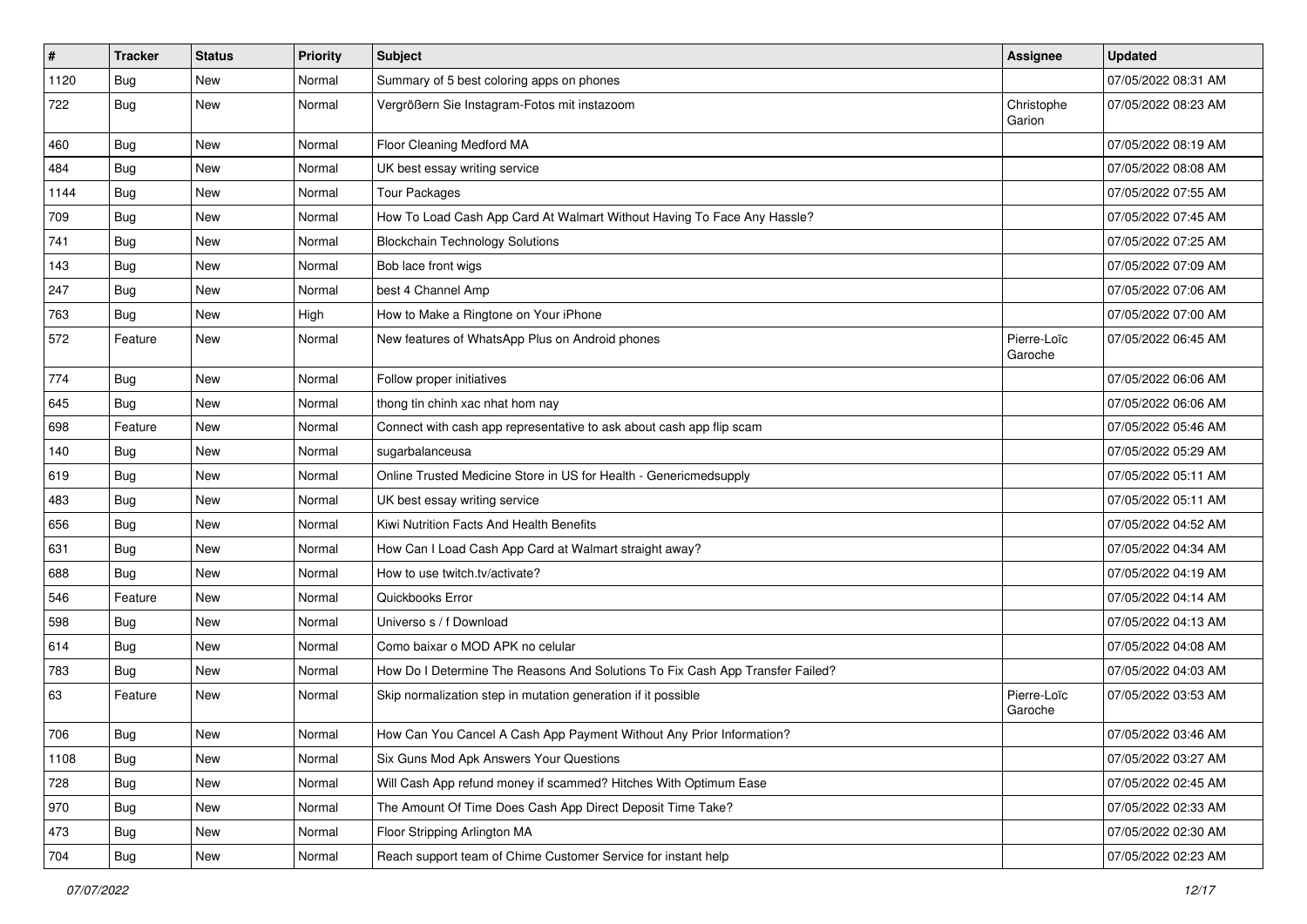| $\vert$ # | <b>Tracker</b> | <b>Status</b> | <b>Priority</b> | Subject                                                                                                                                                                                                                                                               | <b>Assignee</b>        | <b>Updated</b>      |
|-----------|----------------|---------------|-----------------|-----------------------------------------------------------------------------------------------------------------------------------------------------------------------------------------------------------------------------------------------------------------------|------------------------|---------------------|
| 781       | Bug            | New           | Normal          | Free Whatsapp Group to Join                                                                                                                                                                                                                                           |                        | 07/05/2022 02:19 AM |
| 587       | Bug            | <b>New</b>    | Normal          | Why Picsart Pro Offers Great Features                                                                                                                                                                                                                                 |                        | 07/05/2022 02:12 AM |
| 558       | Feature        | New           | Normal          | <b>Stunning Classic Sofas</b>                                                                                                                                                                                                                                         |                        | 07/05/2022 01:46 AM |
| 620       | Bug            | New           | Normal          | Viagra Meds: Fastest & Quick Delivery On Your Doorstep - USA                                                                                                                                                                                                          |                        | 07/05/2022 01:45 AM |
| 782       | Bug            | <b>New</b>    | Normal          | Comment faire une sonnerie téléphonique                                                                                                                                                                                                                               |                        | 07/05/2022 01:35 AM |
| 602       | <b>Bug</b>     | New           | Normal          | Best Essay Writing Service UK                                                                                                                                                                                                                                         | Pierre-Loïc<br>Garoche | 07/05/2022 01:28 AM |
| 593       | Bug            | <b>New</b>    | Normal          | Eiffel Spark Ultimate C2 SN series is a fully synthetic range of advanced performance engine oils blended in high<br>performance fully synthetic (PAO – polyalphaolefin) basestocks fortified with advanced technology additive<br>system, specifically formulated to |                        | 07/05/2022 01:19 AM |
| 450       | Bug            | New           | Normal          | Floor Stripping Quincy MA                                                                                                                                                                                                                                             |                        | 07/05/2022 01:16 AM |
| 961       | Bug            | New           | Normal          | TeaTv is an Android                                                                                                                                                                                                                                                   |                        | 07/05/2022 12:43 AM |
| 677       | Bug            | <b>New</b>    | Normal          | Logo Design Services Near Me                                                                                                                                                                                                                                          |                        | 07/05/2022 12:15 AM |
| 580       | <b>Bug</b>     | New           | High            | What is Narrative Essay?                                                                                                                                                                                                                                              | Christophe<br>Garion   | 07/05/2022 12:04 AM |
| 742       | Bug            | <b>New</b>    | Normal          | How Long Does Cash App Support Take To Respond For A Better Support?                                                                                                                                                                                                  |                        | 07/04/2022 11:48 PM |
| 628       | <b>Bug</b>     | <b>New</b>    | Normal          | CV reviewing services!                                                                                                                                                                                                                                                |                        | 07/04/2022 11:33 PM |
| 954       | Bug            | <b>New</b>    | Normal          | AZ Screen Recorder Mod                                                                                                                                                                                                                                                |                        | 07/04/2022 10:08 PM |
| 766       | Bug            | New           | Normal          | Pobreflix Mod APK Review                                                                                                                                                                                                                                              |                        | 07/04/2022 09:29 PM |
| 461       | Bug            | New           | Normal          | Germs Removal Medford MA                                                                                                                                                                                                                                              |                        | 07/04/2022 08:49 PM |
| 636       | Bug            | <b>New</b>    | Normal          | What is the most popular furniture color?                                                                                                                                                                                                                             |                        | 07/04/2022 08:31 PM |
| 562       | Bug            | New           | Normal          | Learn Basic Mahjong Rules                                                                                                                                                                                                                                             |                        | 07/04/2022 08:22 PM |
| 712       | Bug            | New           | Normal          | <b>Tips and Tricks</b>                                                                                                                                                                                                                                                |                        | 07/04/2022 07:57 PM |
| 940       | <b>Bug</b>     | New           | Normal          | What is Plex and Is Plex Legal?                                                                                                                                                                                                                                       |                        | 07/04/2022 07:54 PM |
| 563       | Bug            | New           | Normal          | Understanding the Difference Between Free and Paid Mod Apks                                                                                                                                                                                                           |                        | 07/04/2022 07:50 PM |
| 809       | Bug            | <b>New</b>    | Normal          | Smash Karts - immerse yourself in the exciting race                                                                                                                                                                                                                   |                        | 07/04/2022 07:42 PM |
| 810       | Feature        | New           | Normal          | how to remove viruses from a phone                                                                                                                                                                                                                                    |                        | 07/04/2022 07:35 PM |
| 601       | <b>Bug</b>     | New           | Normal          | Best Essay Writing Service UK                                                                                                                                                                                                                                         | Pierre-Loïc<br>Garoche | 07/04/2022 07:26 PM |
| 134       | Bug            | New           | Normal          | wisegolfers                                                                                                                                                                                                                                                           |                        | 07/04/2022 07:14 PM |
| 765       | Bug            | <b>New</b>    | Normal          | Follow proper initiatives to check my cash app                                                                                                                                                                                                                        |                        | 07/04/2022 07:06 PM |
| 707       | Bug            | New           | Normal          | Why Accounting Assignments Are Beneficial For The Students?                                                                                                                                                                                                           | Pierre-Loïc<br>Garoche | 07/04/2022 06:59 PM |
| 239       | Bug            | New           | Normal          | Algunas características más de Choices MOD APK                                                                                                                                                                                                                        |                        | 07/04/2022 06:59 PM |
| 133       | <b>Bug</b>     | New           | Normal          | craftlabs                                                                                                                                                                                                                                                             |                        | 07/04/2022 06:33 PM |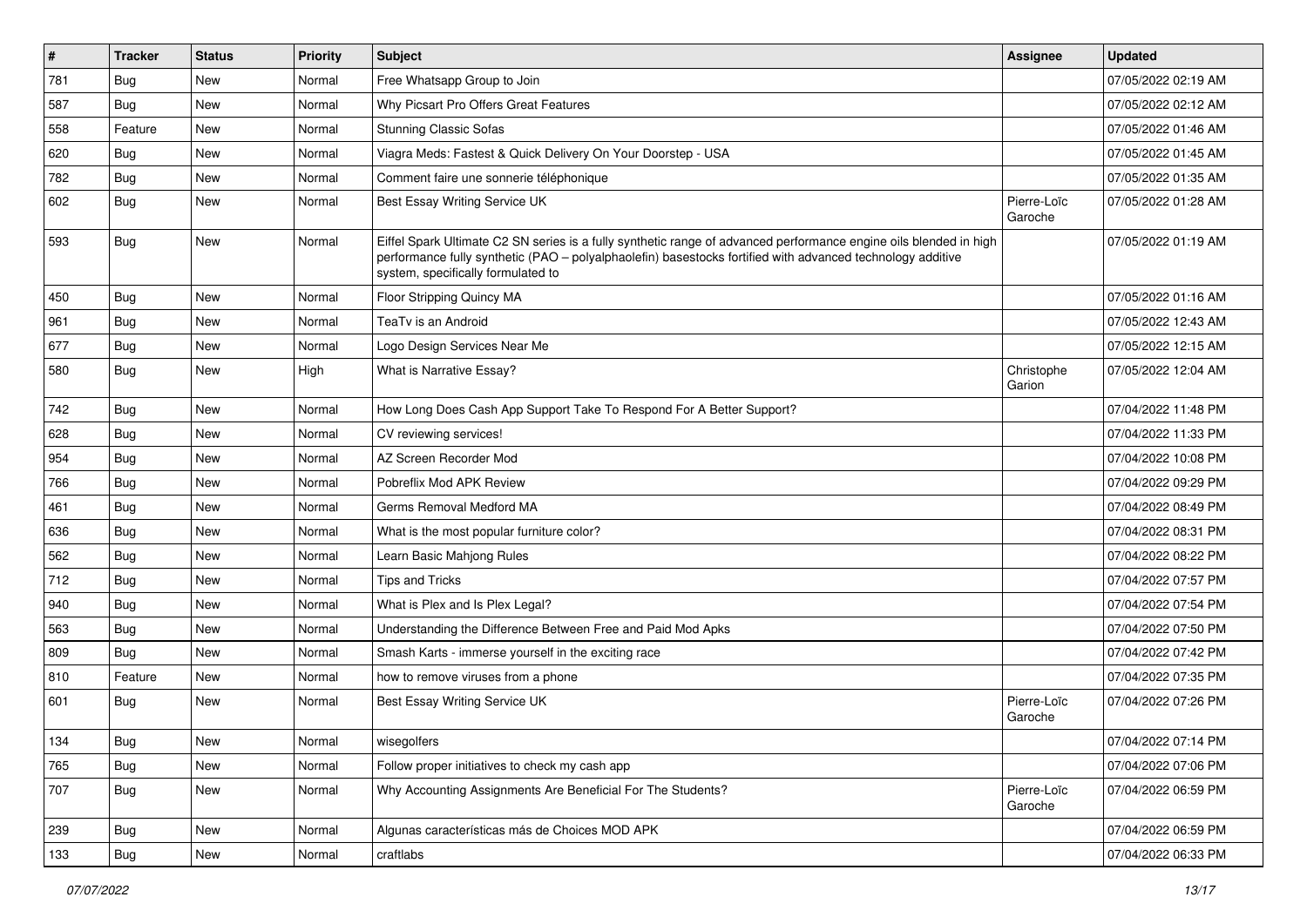| $\vert$ # | <b>Tracker</b> | <b>Status</b> | <b>Priority</b> | Subject                                                                                                                                                  | <b>Assignee</b>        | <b>Updated</b>      |
|-----------|----------------|---------------|-----------------|----------------------------------------------------------------------------------------------------------------------------------------------------------|------------------------|---------------------|
| 235       | Bug            | New           | Low             | HP Printer Assistant Software   Download & Install HP Assistant                                                                                          |                        | 07/04/2022 06:32 PM |
| 240       | Feature        | New           | Normal          | Juego interesante de Dragon Ball Legends MOD APK                                                                                                         |                        | 07/04/2022 06:19 PM |
| 610       | Feature        | New           | Normal          | CheapestMedsShop 100% Safe Medicines Online in USA UK & AUS.                                                                                             |                        | 07/04/2022 06:12 PM |
| 659       | <b>Bug</b>     | <b>New</b>    | Normal          | Olive Oil Properties And Health Benefits                                                                                                                 |                        | 07/04/2022 06:06 PM |
| 717       | Bug            | <b>New</b>    | Normal          | Disney Plus Apk - Watch Movies and TV Shows on Your Device                                                                                               |                        | 07/04/2022 05:53 PM |
| 280       | Bug            | New           | Normal          | Pacific Web Design                                                                                                                                       |                        | 07/04/2022 05:52 PM |
| 231       | Bug            | New           | Normal          | Is the ringtone download difficult or not?                                                                                                               | Pierre-Loïc<br>Garoche | 07/04/2022 05:42 PM |
| 693       | Feature        | <b>New</b>    | Normal          | How To Get My Money Back From The Cash App To Your Wallet?                                                                                               |                        | 07/04/2022 05:41 PM |
| 683       | Feature        | <b>New</b>    | Normal          | Game creation                                                                                                                                            |                        | 07/04/2022 05:02 PM |
| 710       | <b>Bug</b>     | New           | Normal          | Take Necessary Assistance If You Are Unable Activate Cash App Card                                                                                       |                        | 07/04/2022 04:59 PM |
| 768       | Bug            | New           | Normal          | Where can you buy best jackets online?                                                                                                                   |                        | 07/04/2022 04:44 PM |
| 750       | Bug            | New           | Normal          | Create a Report Template                                                                                                                                 |                        | 07/04/2022 04:40 PM |
| 302       | Bug            | New           | Normal          | Auto Electrical Repair Services in Norcross GA                                                                                                           |                        | 07/04/2022 04:34 PM |
| 950       | <b>Bug</b>     | New           | Normal          | ij.start canon                                                                                                                                           |                        | 07/04/2022 04:29 PM |
| 174       | Feature        | New           | Normal          | Digital Marketing Philadelphia                                                                                                                           |                        | 07/04/2022 03:52 PM |
| 611       | Feature        | <b>New</b>    | Normal          | Buy All Modafinil & Armodafinil Tablets @Buy Modafinil US                                                                                                |                        | 07/04/2022 03:51 PM |
| 151       | Feature        | <b>New</b>    | Normal          | Law Essay Writing Service - Assignments Planet                                                                                                           |                        | 07/04/2022 03:47 PM |
| 670       | <b>Bug</b>     | New           | Normal          | JTWhatsApp Apk - The New and Improved WhatsApp                                                                                                           |                        | 07/04/2022 03:20 PM |
| 474       | Bug            | New           | Normal          | Floor Waxing Arlington MA                                                                                                                                |                        | 07/04/2022 02:14 PM |
| 509       | Feature        | <b>New</b>    | Normal          | Fashion                                                                                                                                                  | Anonymous              | 07/04/2022 01:59 PM |
| 672       | Bug            | New           | Normal          | The easiest way to delete ringtones on iPhone                                                                                                            |                        | 07/04/2022 01:22 PM |
| 222       | Bug            | <b>New</b>    | Normal          | Social Profile links                                                                                                                                     |                        | 07/04/2022 01:09 PM |
| 689       | Bug            | New           | Normal          | How to use twitch.tv/activate?                                                                                                                           |                        | 07/04/2022 12:58 PM |
| 720       | Bug            | New           | Normal          | How does Cash App Phone Number provide a quick treatment?                                                                                                |                        | 07/04/2022 12:42 PM |
| 732       | Bug            | New           | Normal          | Get rectifications steps about why cash app transfer failed                                                                                              |                        | 07/04/2022 12:38 PM |
| 815       | Bug            | New           | Normal          | how do i call cash app customer service                                                                                                                  | Xavier Thirioux        | 07/04/2022 12:34 PM |
| 1111      | <b>Bug</b>     | New           | Normal          | LOLBeans is a fun battle royale game where you race with other players while avoiding obstacles. Reach the<br>end of the course in competitive gameplay! |                        | 07/04/2022 12:23 PM |
| 1102      | Bug            | <b>New</b>    | Normal          | Charlottesville Travel Guide?                                                                                                                            |                        | 07/04/2022 12:20 PM |
| 764       | Bug            | <b>New</b>    | Normal          | What is available to see what I can watch HBO Max?                                                                                                       |                        | 07/04/2022 12:11 PM |
| 618       | <b>Bug</b>     | New           | Normal          | Buy Steroids Online with OurMedicnes.com   Best Quality Steroids                                                                                         |                        | 07/04/2022 12:08 PM |
| 116       | <b>Bug</b>     | New           | Normal          | aertaeyg                                                                                                                                                 |                        | 07/04/2022 11:37 AM |
| 958       | Bug            | New           | Normal          | Avail Cash app support service to know Sutton bank cash app number                                                                                       |                        | 07/04/2022 11:36 AM |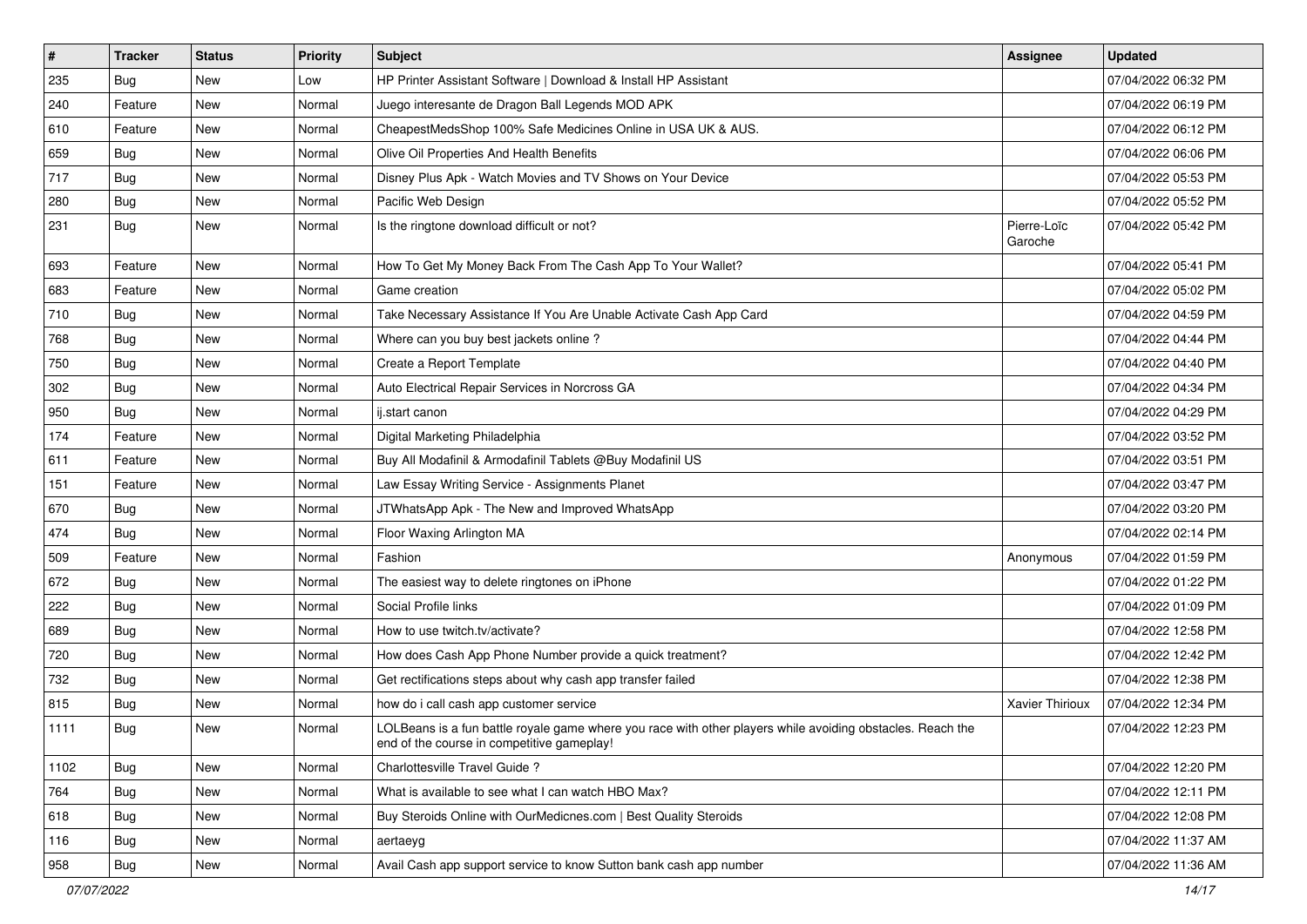| #    | <b>Tracker</b> | <b>Status</b> | <b>Priority</b> | Subject                                                                  | <b>Assignee</b>        | <b>Updated</b>      |
|------|----------------|---------------|-----------------|--------------------------------------------------------------------------|------------------------|---------------------|
| 803  | Feature        | New           | High            | Ketamine Online Store                                                    | Pierre-Loïc<br>Garoche | 07/04/2022 11:31 AM |
| 657  | Bug            | New           | Normal          | Coconut Nutrition Facts And Health Benefits                              |                        | 07/04/2022 11:24 AM |
| 1143 | <b>Bug</b>     | New           | Normal          | Soap2day                                                                 |                        | 07/04/2022 11:04 AM |
| 1142 | Feature        | <b>New</b>    | Normal          | Watch Free Sports Online                                                 |                        | 07/04/2022 11:03 AM |
| 1141 | Feature        | New           | Normal          | Retro Bowl game free                                                     |                        | 07/04/2022 10:59 AM |
| 592  | <b>Bug</b>     | New           | Normal          | Deezer Premium APK - Baixe músicas de qualquer lugar do mundo de graça   |                        | 07/04/2022 10:43 AM |
| 799  | Bug            | New           | Normal          | Who Is an ETL Engineer                                                   |                        | 07/04/2022 10:42 AM |
| 114  | Bug            | New           | Normal          | Medical Research Writing Services                                        |                        | 07/04/2022 10:30 AM |
| 725  | Feature        | New           | Normal          | What are memo writing services design                                    |                        | 07/04/2022 10:27 AM |
| 518  | Bug            | New           | Normal          | How To Check The Balance Of Cash App Account By Taking Cash App Support? |                        | 07/04/2022 10:21 AM |
| 705  | Bug            | New           | Normal          | wuxiaworld                                                               |                        | 07/04/2022 10:20 AM |
| 132  | Bug            | New           | Normal          | concrete-everything                                                      |                        | 07/04/2022 10:12 AM |
| 667  | Bug            | New           | Normal          | What Is a Ringtone?                                                      |                        | 07/04/2022 09:55 AM |
| 581  | <b>Bug</b>     | New           | Normal          | E-Learning Course Help                                                   |                        | 07/04/2022 09:23 AM |
| 994  | Feature        | New           | Normal          | Cricut.com/setup                                                         |                        | 07/04/2022 09:23 AM |
| 198  | <b>Bug</b>     | New           | Normal          | DR. RECKEWEG R42 (HAEMOVENIN) (22ML)                                     |                        | 07/04/2022 09:20 AM |
| 316  | Bug            | New           | Normal          | Finden Sie den besten Klingelton für Ihr Telefon                         |                        | 07/04/2022 09:17 AM |
| 759  | <b>Bug</b>     | New           | Normal          | Canon IJ Network Tool                                                    | Pierre-Loïc<br>Garoche | 07/04/2022 09:13 AM |
| 599  | Bug            | New           | Normal          | Do you know how to delete cash app account from your computer?           |                        | 07/04/2022 09:12 AM |
| 779  | Feature        | New           | Normal          | Latest Whatsapp groups for Teens                                         | Pierre-Loïc<br>Garoche | 07/04/2022 09:11 AM |
| 595  | Bug            | New           | Normal          | RFM Online - une révolution dans la gestion de l'identité numérique      |                        | 07/04/2022 08:30 AM |
| 977  | <b>Bug</b>     | <b>New</b>    | Normal          | Fans of the Old Country will like this book.                             |                        | 07/04/2022 06:54 AM |
| 1140 | Feature        | New           | Normal          | GTA San Andreas Mod Apk                                                  |                        | 07/04/2022 04:20 AM |
| 200  | Bug            | New           | Normal          | uiopi[o                                                                  |                        | 07/04/2022 03:44 AM |
| 935  | <b>Bug</b>     | New           | Normal          | MovieBox Pro Apk - Watch Movies and TV Shows on Your Android Phone       |                        | 07/04/2022 03:38 AM |
| 262  | Bug            | New           | Normal          | It this true to dealing Wuth                                             |                        | 07/04/2022 01:21 AM |
| 603  | <b>Bug</b>     | New           | Normal          | Premiere gratuito da lista de IPTV                                       |                        | 07/04/2022 01:09 AM |
| 612  | Bug            | New           | Normal          | Luxury Slingshot Rental                                                  |                        | 07/04/2022 12:31 AM |
| 642  | <b>Bug</b>     | New           | Normal          | thong tin thoi tiet ngay hom nay                                         |                        | 07/04/2022 12:09 AM |
| 216  | Feature        | New           | High            | Barry Keoghan                                                            | Pierre-Loïc<br>Garoche | 07/03/2022 11:43 PM |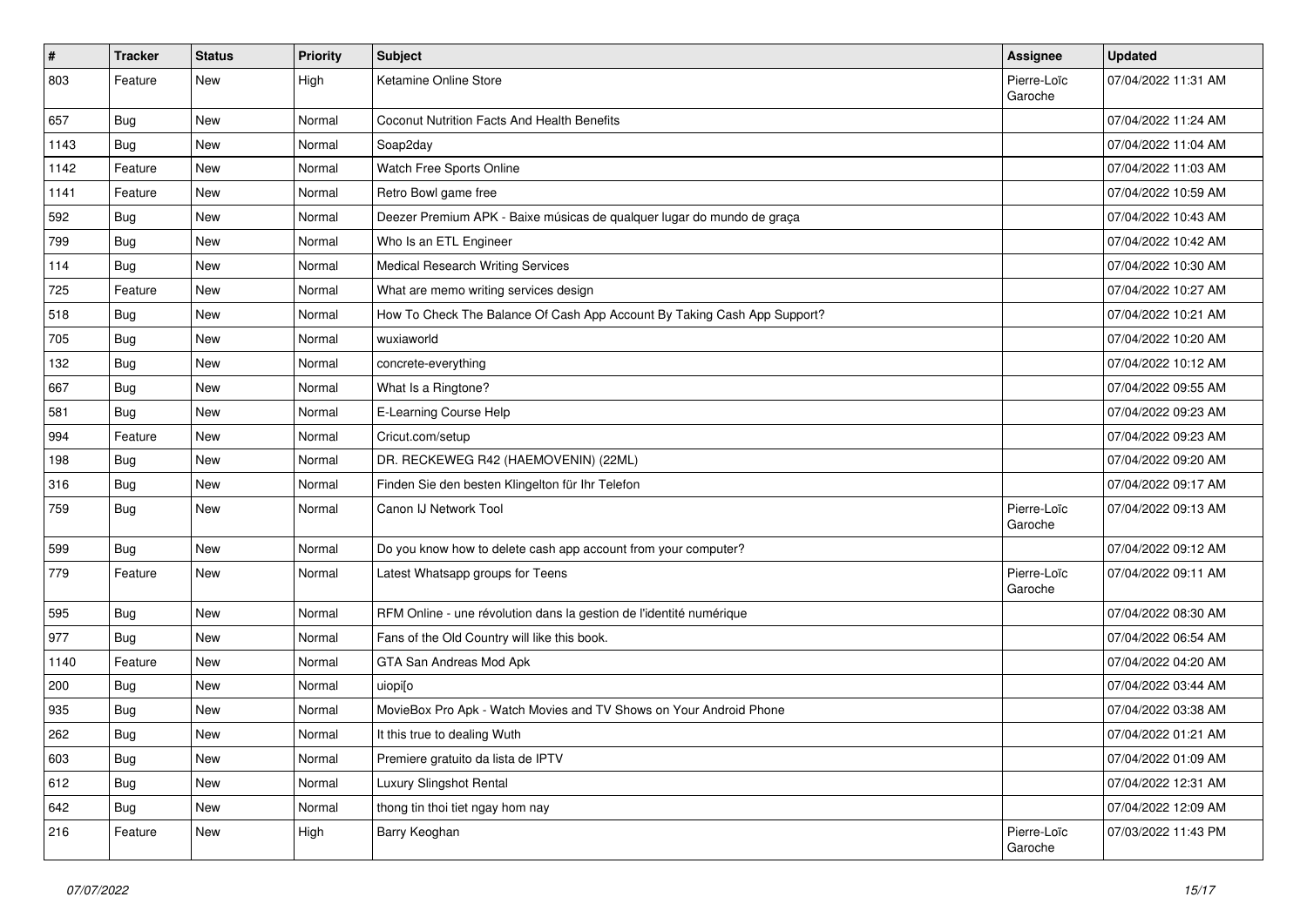| #   | <b>Tracker</b> | <b>Status</b> | <b>Priority</b> | <b>Subject</b>                                                        | Assignee | <b>Updated</b>      |
|-----|----------------|---------------|-----------------|-----------------------------------------------------------------------|----------|---------------------|
| 964 | Bug            | <b>New</b>    | Normal          | Can I Fix Cash App Transfer Failed Issues By Adding Sufficient Funds? |          | 07/03/2022 11:10 PM |
| 583 | Bug            | <b>New</b>    | High            | Need the Cash app customer service phone number?                      |          | 07/03/2022 10:09 PM |
| 808 | <b>Bug</b>     | <b>New</b>    | Normal          | Sinnvolle Guten-Morgen-Grüße                                          |          | 07/03/2022 07:27 PM |
| 113 | Bug            | New           | Normal          | ufc 254 live                                                          |          | 07/03/2022 07:18 PM |
| 886 | Bug            | <b>New</b>    | Normal          | Is the Fox News Channel on Roku free?                                 |          | 07/03/2022 07:14 PM |
| 640 | Bug            | <b>New</b>    | Normal          | play game with me                                                     |          | 07/03/2022 03:41 PM |
| 811 | Bug            | New           | Normal          | Canon IJ Network Tool                                                 |          | 07/03/2022 03:22 PM |
| 150 | <b>Bug</b>     | <b>New</b>    | Normal          | dfgh                                                                  |          | 07/03/2022 02:15 PM |
| 604 | Bug            | New           | Normal          | <b>Idle Game Online</b>                                               |          | 07/03/2022 01:49 PM |
| 466 | Bug            | <b>New</b>    | Normal          | Floor Stripping Westchester MA                                        |          | 07/03/2022 01:07 PM |
| 223 | Bug            | New           | Normal          | WhatsApp Plus: Download, Update and Themes                            |          | 07/03/2022 01:07 PM |
| 193 | Bug            | <b>New</b>    | Normal          | 18% Discount on Homeopathic medicines                                 |          | 07/03/2022 01:02 PM |
| 652 | Bug            | <b>New</b>    | Normal          | Sesame Health Benefits                                                |          | 07/03/2022 12:28 PM |
| 551 | Bug            | <b>New</b>    | Normal          | Why Do Students Need Online Best Dissertation Writing Services?       |          | 07/03/2022 11:16 AM |
| 624 | Bug            | New           | Normal          | Use go with the Driving Directions for your go                        |          | 07/03/2022 10:13 AM |
| 321 | <b>Bug</b>     | <b>New</b>    | Normal          | Tile & Grout Cleaning Services in Virginia Beach VA                   |          | 07/03/2022 08:08 AM |
| 557 | Feature        | New           | Normal          | <b>Business Law Assignment Help</b>                                   |          | 07/03/2022 06:40 AM |
| 512 | <b>Bug</b>     | <b>New</b>    | Normal          | The Importance Of Using Custom Writing Services                       |          | 07/03/2022 06:05 AM |
| 479 | Bug            | <b>New</b>    | Normal          | Limousine Service Bellevue WA                                         |          | 07/03/2022 03:10 AM |
| 806 | Feature        | <b>New</b>    | Normal          | Go everywhere thanks to mapquest driving directions                   |          | 07/03/2022 01:42 AM |
| 225 | <b>Bug</b>     | <b>New</b>    | Normal          | instant personal loan                                                 |          | 07/03/2022 12:46 AM |
| 552 | Feature        | <b>New</b>    | Normal          | Radio rfm and the benefits of radio rfm                               |          | 07/03/2022 12:38 AM |
| 184 | <b>Bug</b>     | New           | Normal          | <b>Affordable Business Writing Services</b>                           |          | 07/03/2022 12:08 AM |
| 178 | <b>Bug</b>     | <b>New</b>    | Normal          | transparent lace wigs                                                 |          | 07/02/2022 11:48 PM |
| 564 | <b>Bug</b>     | <b>New</b>    | Normal          | How To Install RepelisPlus On Your Android Phone?                     |          | 07/02/2022 11:29 PM |
| 796 | Bug            | New           | Normal          | How Does Cash App ++ actually work and What is the process of it      |          | 07/02/2022 11:27 PM |
| 653 | Bug            | <b>New</b>    | Normal          | Jujube (Jinjoles): Properties And Health Benefits                     |          | 07/02/2022 08:17 PM |
| 584 | Bug            | <b>New</b>    | Normal          | Want the cash app customer service number to check balance?           |          | 07/02/2022 07:36 PM |
| 669 | Feature        | New           | Normal          | Nursing Assignment Help                                               |          | 07/02/2022 05:58 PM |
| 173 | Feature        | New           | Normal          | private limited company registration                                  |          | 07/02/2022 04:39 PM |
| 149 | Bug            | <b>New</b>    | Normal          | dftgy                                                                 |          | 07/02/2022 01:22 PM |
| 648 | Feature        | <b>New</b>    | Normal          | <b>Plum Health Benefits</b>                                           |          | 07/02/2022 01:06 PM |